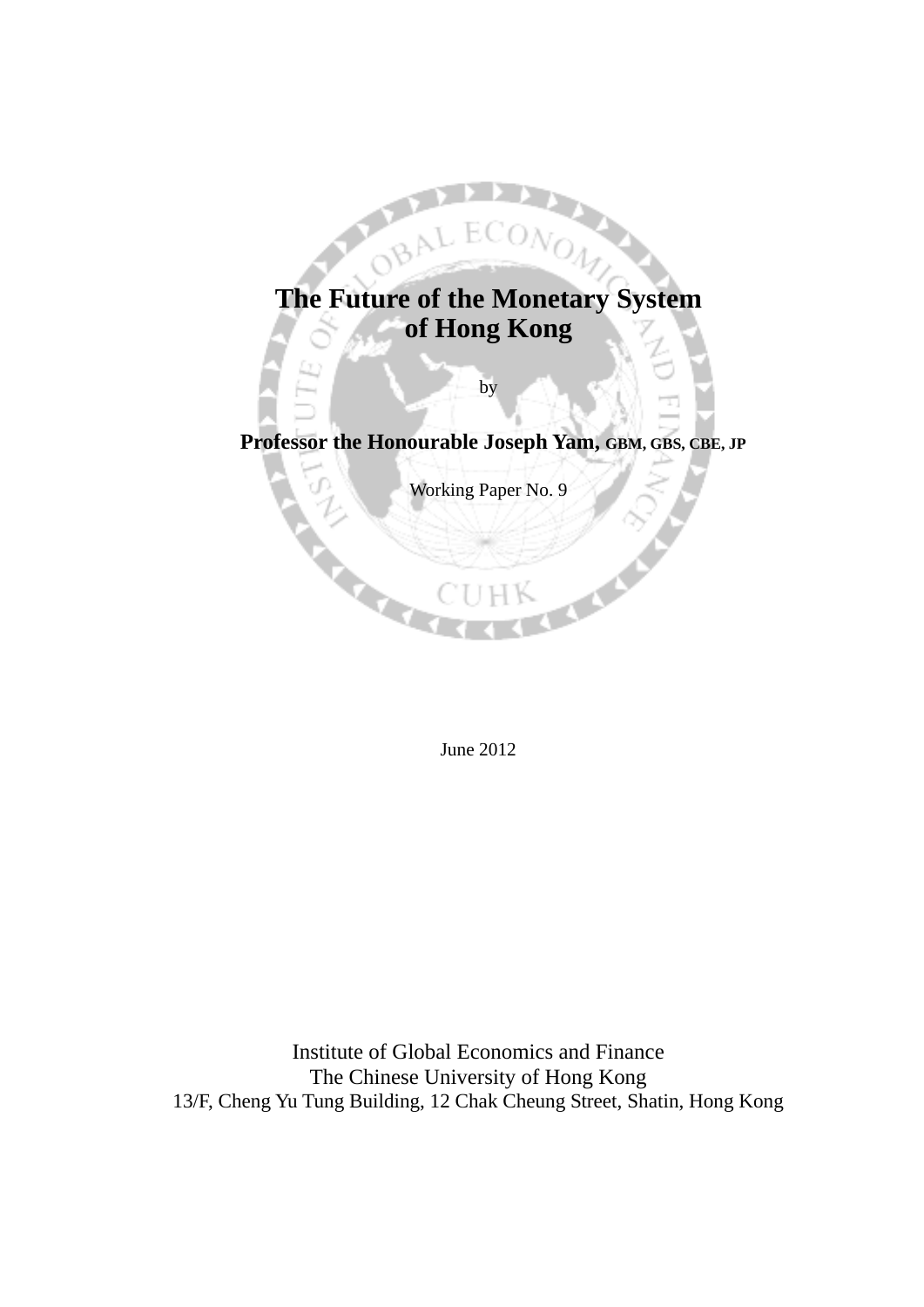# **Contents**

| <b>Section</b> |                                         |                                                    | Paragraph |
|----------------|-----------------------------------------|----------------------------------------------------|-----------|
| I              | <b>Introduction</b>                     |                                                    | 1         |
| $\mathbf{I}$   |                                         |                                                    | 5         |
| Ш              | <b>The Legal Framework</b>              |                                                    | 19        |
|                | (1)                                     | <b>Legal Tender</b>                                | 20        |
|                | (2)                                     | <b>Issue of Hong Kong Currency</b>                 | 23        |
|                | (3)                                     | Convertibility                                     | 28        |
|                | (4)                                     | <b>Power of Control over the Monetary Base</b>     | 30        |
|                | (5)                                     | <b>Monetary Policy Objective</b>                   | 32        |
|                | (6)                                     | <b>Central Banking Law</b>                         | 39        |
| IV             |                                         |                                                    | 41        |
|                | (1)                                     | <b>Domestic Money</b>                              | 42        |
|                | (2)                                     | <b>International Money</b>                         | 46        |
|                | (3)                                     | <b>Financial Infrastructure</b>                    | 51        |
|                | (4)                                     | <b>Monetary Freedom</b>                            | 54        |
| V              | <b>The Technical Considerations</b><br> |                                                    | 57        |
|                | $\mathbf{U}$                            | <b>Monetary Control</b>                            | 58        |
|                | (2)                                     | <b>Form of Control</b>                             | 62        |
|                | (3)                                     | <b>To Be or Not To Be</b>                          | 66        |
|                | (4)                                     | <b>Control Mechanism</b>                           | 72        |
|                | (5)                                     | <b>Loose End</b>                                   | 76        |
| VI             | <b>The Political Considerations</b>     |                                                    | 80        |
|                | (I)                                     | <b>Decision Making</b>                             | 81        |
|                | (2)                                     | <b>Fiscal and Monetary Discipline</b>              | 89        |
|                | (3)                                     | <b>Independence for the HKMA</b>                   | 92        |
|                | (4)                                     | <b>Psychology of "One Country, Two Currencies"</b> | 95        |
| VII            | <b>Conclusion</b>                       |                                                    | 98        |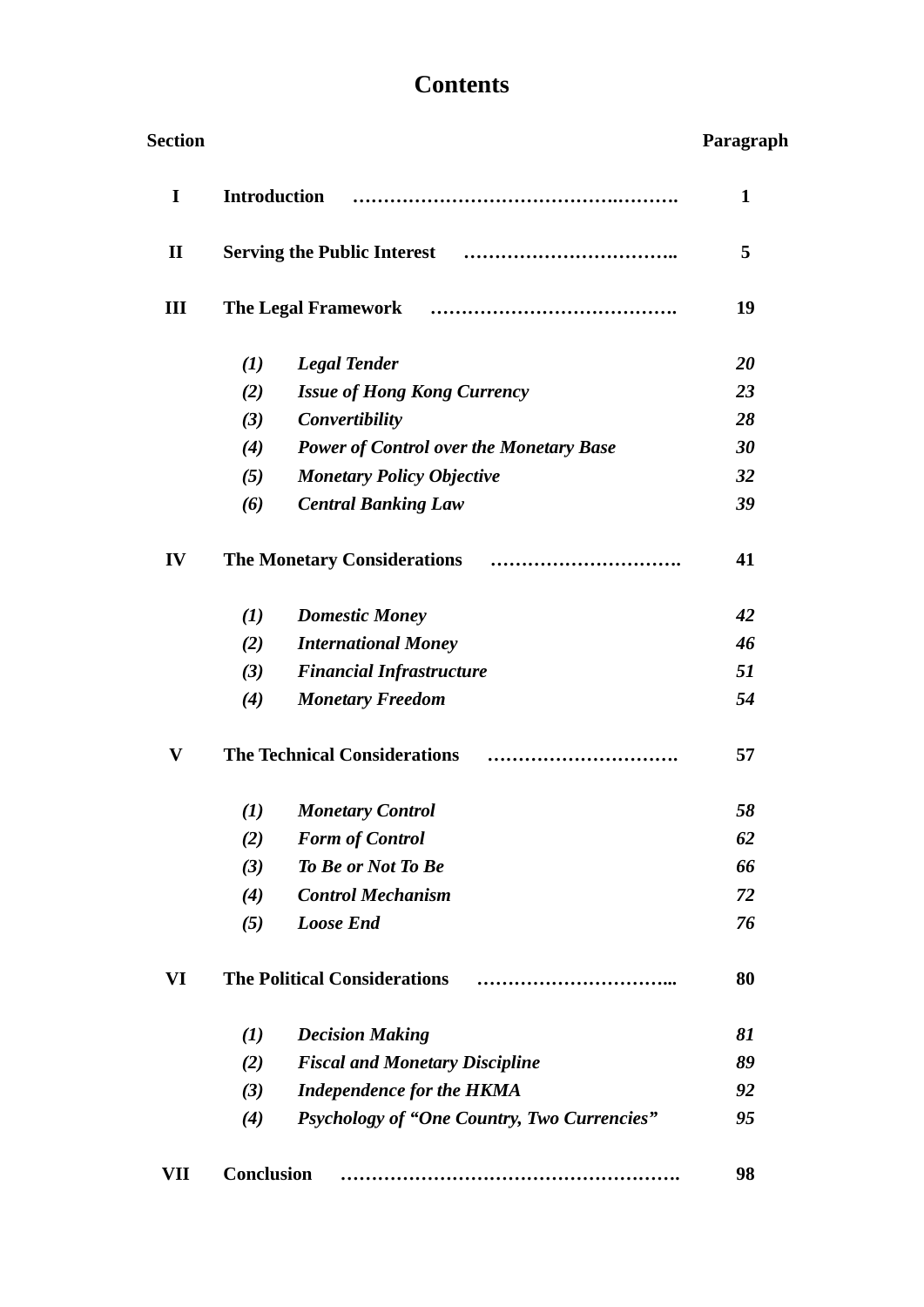# **The Future of the Monetary System of Hong Kong**

**Professor the Honourable Joseph Yam , GBM, GBS, CBE, JP**

#### **I. Introduction**

 $\overline{a}$ 

1. I am aware of the possible market sensitivity of my openly raising the subject of this paper, in view of my past and long involvement in monetary and financial affairs in Hong Kong in an official capacity. I am fortunate to have had the opportunity to be engaged in policy making and operation of the monetary and financial systems of Hong Kong for a total of twenty-seven years. This started when I was posted to the Monetary Affairs Branch of the Government Secretariat as a Principal Assistant Secretary at around the same time as Margaret Thatcher visited Beijing, met Deng Xiaoping and raised the future of Hong Kong in 1982. When the monetary crisis broke in September 1983, I played a supporting role in putting together some kind of a fixed exchange rate "system" and implementing it on Monday 17 October 1983. I was also fortunate to have had the opportunity of uninterruptedly nursing the system since for over a quarter of a century, modifying and strengthening it over the years until I retired in September 2009 as Chief Executive of the Hong Kong Monetary Authority (HKMA) – the central banking institution that I had a hand in establishing in April 1993. The fixed exchange rate, which has become the focus of the monetary system of Hong Kong, has survived the highly sensitive period of political transition, and two most severe financial crises in recent world history. It has served Hong Kong well for nearly thirty years.

2. But it has been almost three years since my retirement and I have not had the privilege of discussing monetary affairs with officials in Government and the HKMA in the mean time. So, my addressing the future of the monetary system of Hong Kong at this time should not necessarily imply the need for change. What I think is needed is a continuous and vigorous intellectual exercise to consider whether the monetary system is serving the public interest in the best manner possible, having regard to the special and

<span id="page-2-0"></span> Distinguished Research Fellow, Institute of Global Economics and Finance, The Chinese University of Hong Kong. The opinions expressed herein are those of the author and do not necessarily reflect the views of the Institute.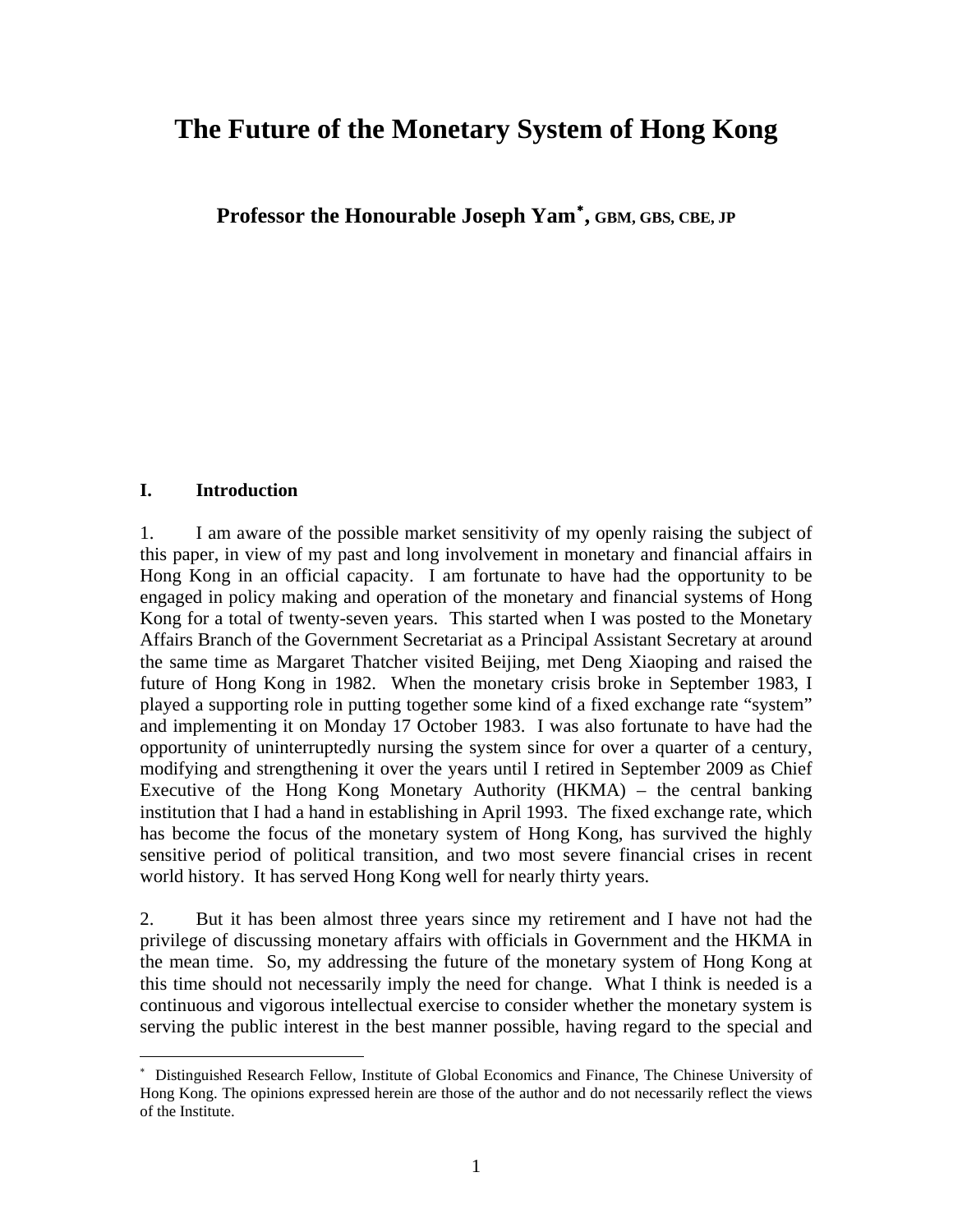forever changing circumstances that Hong Kong faces. This paper does not even answer that question; something that I think should best be left to policy makers. I only aim to articulate, before my memory fails me as I age, the many delicate issues of the subject matter, as I see them, and importantly putting them also in a historical perspective, to facilitate informed discussion amongst those, in whatever capacity, who are interested in an answer. If it helps whoever is in a position to decide whether or not there is a case for moving the system along, and accordingly act or maintain the status quo, it would certainly be a bonus to me.

3. Section II of this paper draws attention first, briefly, to the historical background of the monetary system of Hong Kong as it now stands, and secondly to the need to explore whether and if so how the monetary system could be made to serve the public interest better. Sections III, IV, V, and VI outline the important issues to be considered in shaping the future of the monetary system of Hong Kong respectively from the legal, monetary, technical and political perspectives. Section VII concludes.

4. The paper assumes a certain degree of familiarity on the part of readers in the characteristics of and the established terms used in describing the monetary system of Hong Kong. I will also not, in this paper, rehearse the general economic arguments, such as the pros and cons of floating versus fixed exchange rates, or the sensitivity of the external balance to exchange rate changes. Readers should refer to them, if necessary, in economic textbooks. With the external environment changing along with the passage of time, the periodic changes in leadership in the Hong Kong Special Administrative Region, and market perception over the credibility and independence of the HKMA unhelpfully fluctuating along with shifts in economics and politics in Hong Kong, interest in the future of the monetary system of Hong Kong will intensify, if it has not already been so. I hope that this paper can facilitate informed discussions, wherever they are held, and therefore minimize the possibility of unwelcomed market nervousness and volatility, whenever the subject is raised.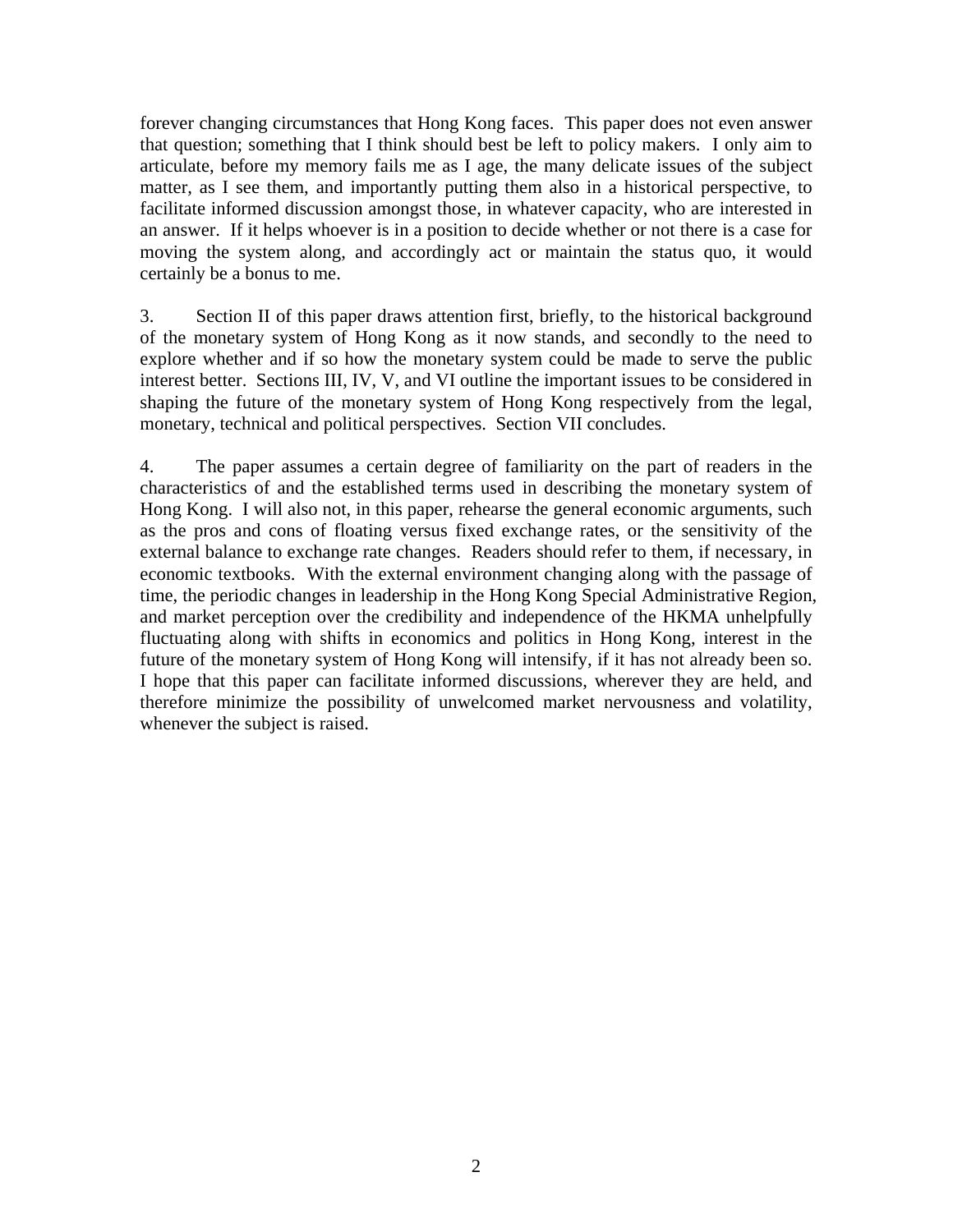#### **II. Serving the Public Interest**

5. The monetary system of Hong Kong has, since 17 October 1983, been characterized by a fixed exchange rate. **But a fixed exchange rate cannot, of course, be an end in itself. The monetary system of any jurisdiction should be designed to serve the relevant public interests.** There are desirable objectives that are closely identified with, or relevant to, the livelihood of the people and that can be achieved by policies concerning the monetary system – price stability, full employment, sustainable economic growth, financial stability, etc. Hence discussions concerning monetary systems traditionally focus in the area of monetary policy, although there are other areas that may also be of interest. Specifically, the discussions concern the scope, instruments and targets for the exercise of monetary control to achieve single or multiple monetary policy objectives. The exchange rate obviously features in these discussions, but often as one of the tools or intermediate targets for monetary policy, particularly in externally oriented economies.

6. **The monetary crisis in September 1983 in Hong Kong had a sharp focus in the exchange rate, involving, at the height of it, a depreciation of the Hong Kong dollar against the US dollar of 15% in one and a half working days.** On Saturday 23 September 1983, the Hong Kong dollar's exchange rate against the US dollar reached 9.60. There were empty shelves in supermarkets as people scrambled in panic to stock up rice and toilet paper. Stabilization of the exchange rate was then the main concern. Indeed, the Government statement issued at noon on Saturday 15 October 1983 announcing the scheme to fix the exchange rate at 7.80 said that: "we cannot run the risk of further spiraling depreciation, with the rampant inflation and distress which that would bring to all our community. A return of confidence to our currency is essential".

7. The situation was so serious that the Government had to go for the strongest form of fixed exchange rate systems – currency board arrangements that require the domestic currency to be issued and redeemed against a foreign currency at a fixed exchange rate – although this was, at the time, the only option available. **And so the fixed exchange rate became the focus of Hong Kong's monetary system.** The fact that it has been robustly and successfully defended over the years, notably in the Asian financial crisis of 1997-98, when the HKMA aggressively intervened in the stock market to counter cross market manipulation and fend off exchange rate speculation, served to sustain that focus, to the point, some would say, of obsession or even paranoid.

8. **The need for effective monetary control to serve the public interest has, nevertheless, been an important subject matter in internal deliberations of the HKMA (and its institutional predecessor before April 1993, the Monetary Affairs Branch of the Government Secretariat) on the development of the monetary system of Hong Kong.** But in view of the possibility of such sentiment being misunderstood as a lack of commitment to the fixed exchange rate, discussions were held most discreetly and actions were taken with the utmost care. Even before fixing the exchange rate as a response to the monetary crisis in September 1983, the Monetary Affairs Branch had already identified the fundamental weakness of Hong Kong's monetary system, which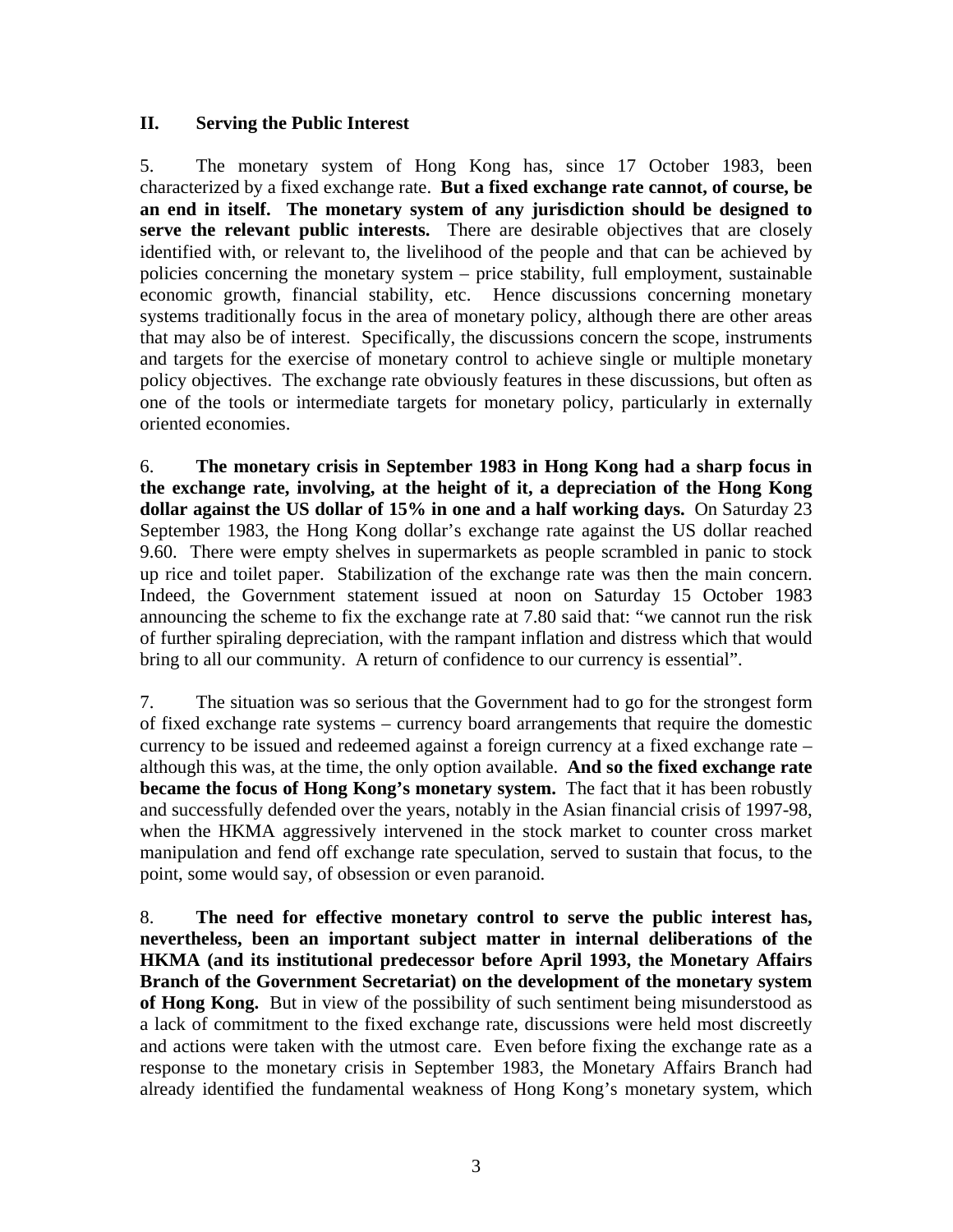was the lack of an effective mechanism for the authorities to exercise monetary control. I can still remember the rather heated internal discussions on this sensitive subject in the early part of 1983, less than a year of my joining the Monetary Affairs Branch as a Principal Assistant Secretary, and my amazement then on the anarchical nature of the monetary system of Hong Kong. But before internal consensus was achieved on the need for such a mechanism and on how it could be put in place, the crisis had taken hold.

9. With the benefit of hindsight, if there were an effective mechanism for monetary control in place, I think the monetary crisis of 1983 might have not been so severe and might have even been avoided. With such a mechanism, the non-sterilized monetary effects of capital outflow, if necessary intensified by further money market operations, could have provided the necessary support for the exchange rate to prevent depreciation from attaining a crisis dimension. In the absence of a mechanism to generate and transmit the necessary monetary effects, Government intervention in the foreign exchange market then was rather futile. The statement of 15 October 1983 in effect admitted this; it said that: "the Government has been concerned by the falling exchange rate and has done everything in reason, within the established framework, to attempt to stabilize it. These efforts have achieved only limited success". But it did not go as far as to admit that "the established framework" then was simply faulty and that **the lack of effective monetary control was a responsible factor contributing to the monetary crisis**.

10. The exchange rate, thankfully, stabilized soon after the currency board arrangements for the issue and redemption of bank notes, or what are now, with subsequent modifications, commonly referred to as the Linked Exchange Rate System (LERS), were implemented. Whether the stabilization was indeed the result of the LERS is, interestingly, debatable. **For a start, the system did not work as envisaged.** The currency board arrangements then could only be applied to bank notes in circulation, which are just one component of the monetary base and not the important one. There was little or no bank notes arbitrage, as enthusiastically argued then, to ensure that the market exchange rate stayed close to 7.80, the exchange rate for the issue and redemption of (Certificates of Indebtedness backing the) bank notes. Bank notes arbitrage was frustrated by bank charges on the handling of large amounts of bank notes that reflected the extent of the deviation of the market exchange rate from 7.80. **But the psychological effect of the LERS, presenting the Hong Kong dollar as an extension of the US dollar, certainly worked.** And this was helped also by the still rather frequent and discretionary exchange market intervention during the immediately following months.

11. But the Monetary Affairs Branch, and then the HKMA established later in 1993, did subsequently and discreetly put in place an effective mechanism for monetary control. A number of reform measures were carefully presented and implemented over a period to refine and strengthen the LERS. These ensured, among other things, that capital flows would, as currency board arrangements require, generate the monetary effects necessary to support the exchange rate, although this mechanism for monetary control can be deployed to achieve alternative monetary objectives as well. For obvious reasons, this latter point was not publicized. **Thus the foundation of a proper monetary system was**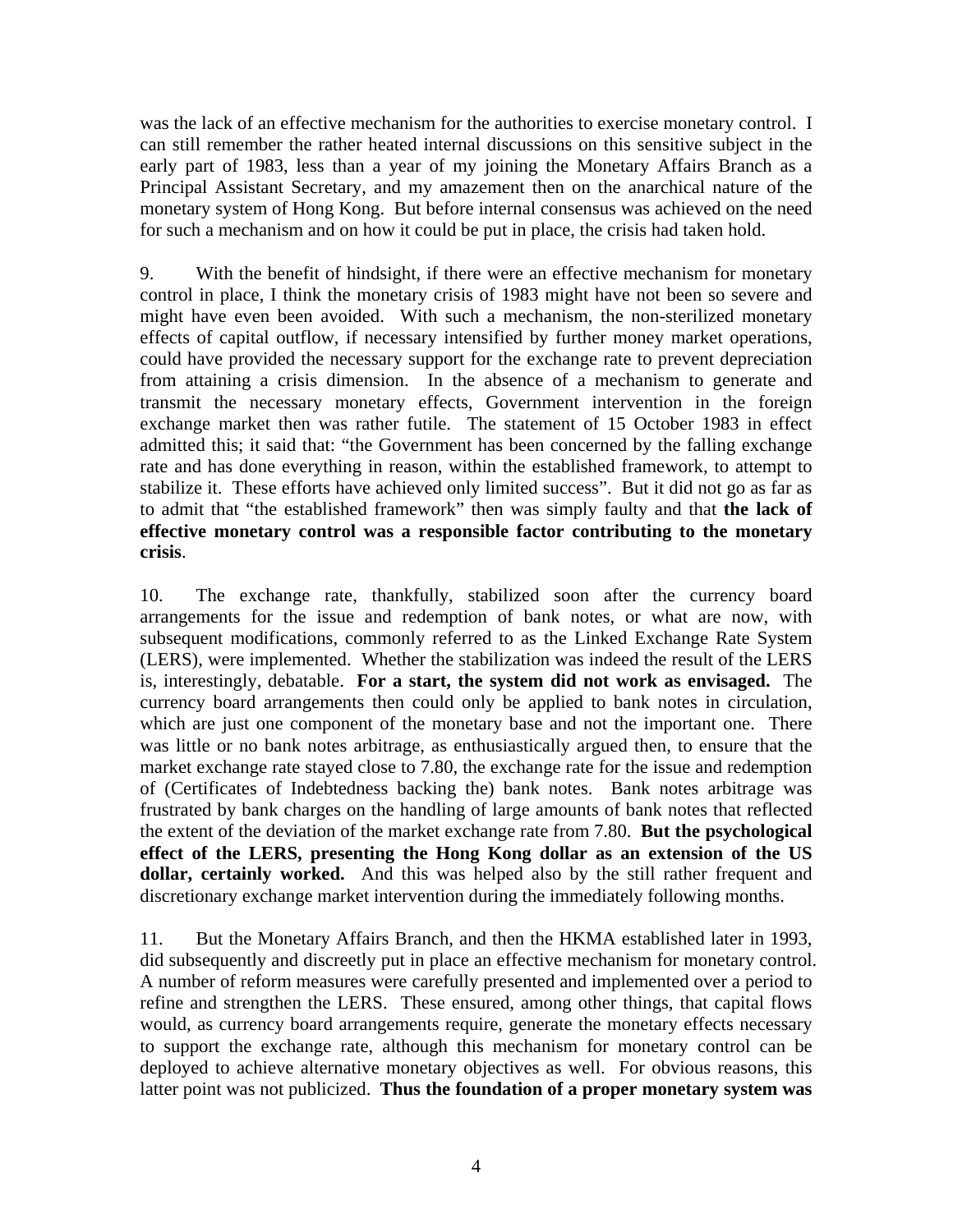**successfully laid.** In time, this allowed the Hong Kong Special Administrative Region Government suitably to address the subject of monetary policy a lot more comfortably, to the extent of transparently defining, as other jurisdictions invariably do to enhance policy credibility, the objective and the means of achieving it.

12. The objective of monetary policy in Hong Kong was for the first time clearly articulated on 25 June 2003, almost twenty years after the LERS was put in place. In a statement on Monetary Policy Objective by the Financial Secretary, issued in connection with an Exchange of Letter between the Financial Secretary and the Monetary Authority of Hong Kong, **the objective of monetary policy was described as "currency stability, defined as a stable external exchange value of the currency of Hong Kong, in terms of its exchange rate in the foreign exchange market against the US dollar, at around HK\$7.80 to US\$1"**.

13. The Letter exchanged also required the Financial Secretary to determine the structure of the monetary system of Hong Kong, which he did. In the same statement, it is laid down that "**the structure of the monetary system shall be characterized by Currency Board arrangements, requiring the Hong Kong dollar monetary base to be at least 100 percent backed by, and changes in it to be 100 percent matched by corresponding changes in, US dollar reserves held in the Exchange Fund at the fixed exchange rate of HK\$7.80 to US\$1**".

14. There is no doubt that the LERS has, for almost 30 years of its existence, been a pillar of stability for Hong Kong. But, realistically there are costs involved. As with all jurisdictions operating with a fixed exchange rate, it is not possible for adjustments to economic shocks of all descriptions to work through the exchange rate. As a consequence, there is inherently a higher degree of volatility in economic activities and in domestic prices, which could be exacerbated if confidence in the determination and ability of the authorities to maintain the system wanes when the economy is under stress. **There is little or no scope under the LERS, notwithstanding the reform measures taken over the years to strengthen it, for the use of the more traditional and discretionary monetary management practised in most jurisdictions to control the price or supply of base money to achieve other desirable monetary policy objectives such as low inflation, low unemployment and stable and sustainable economic growth.** But it has to be noted that, for various reasons (for example, the lack of fiscal discipline) not necessarily of a monetary nature, not all jurisdictions with the freedom to exercise discretionary monetary policy have been successful in delivering these other desirable objectives.

15. It is always debatable whether the costs associated with having the comfort of "a stable external exchange value of the currency of Hong Kong", in the form of a stable exchange rate against the US dollar, are worth assuming at all times, regardless of the changing circumstances that Hong Kong faces. This is particularly so, when, as widely recognized, inflation in Hong Kong has, at times, been uncomfortably high, and asset bubbles have been a feature of Hong Kong's economic development. Clearly, both have unsettling and possibly debilitating consequences for society. For example, with inflation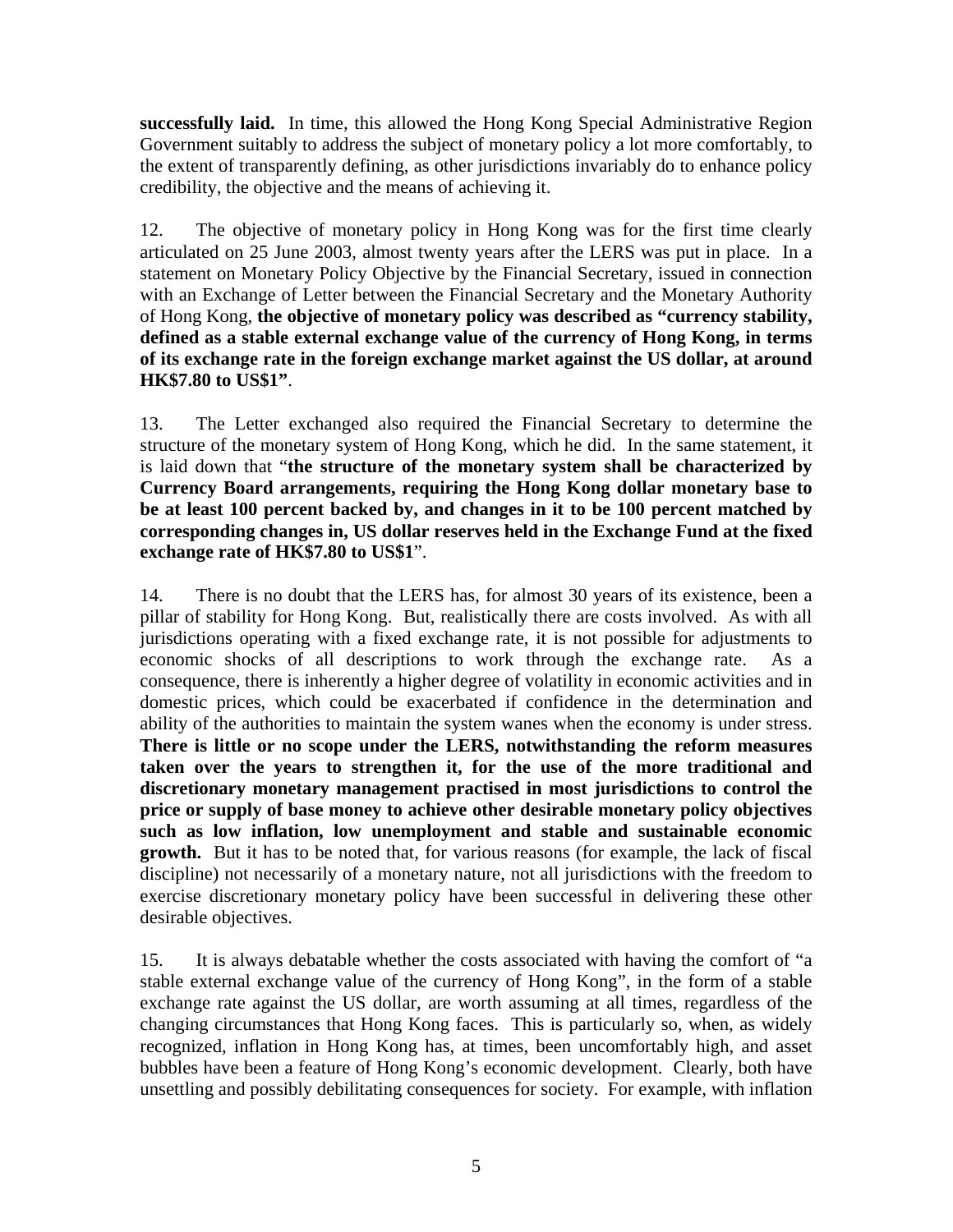currently running at nearly 5%, the appropriateness of continued involuntary quantitative easing in Hong Kong, which started in the second half of 2008, must now be questionable. **It is for consideration, therefore, whether there is scope, even in normal times, for monetary policy in Hong Kong to be made more pro-active in serving the public interest better.** 

16. **The current financial crisis has also demonstrated what monetary authorities, through imaginatively exercising monetary policy, can do to help economies and financial systems in stress and communities in pain.** Although the jury is still out, central banks have been hailed as saviors. The Federal Reserve Bank in the United States has made unprecedented moves in monetary policy in support of the economy, the financial system and the debt market. The European Central Bank, notwithstanding its highly specific mandate of price stability, has also been proactively supporting the financial system and, in turn, the sovereign debt market. The People's Bank of China, working with the legal mandate of currency stability and through it the promotion of economic growth, has been referring also to employment and the external balance as additional monetary objectives. But in Hong Kong, with the LERS, there is little or no scope for special support for the economy or the financial system in crisis, unless an argument can be made that not doing so would involve unacceptable risks to the "exchange value of the currency of Hong Kong".

17. It is also debatable, however, whether or not the free and highly externally oriented economy of Hong Kong, which is required by the Basic Law not to adopt exchange control policies, can afford the luxury of having a flexible exchange rate and the freedom of conducting discretionary monetary policy, against the background of the highly potent nature of international capital. Furthermore, as an international financial centre, Hong Kong is exposed to capital flows that are, relative for example to the Gross Domestic Product, much larger than other jurisdictions, particularly when financial market activities are conducted with the use of the domestic currency as a medium of exchange. Correspondingly, the risks of monetary and financial instability that Hong Kong is exposed to are also higher, and the task of maintaining stability more challenging. **This argues for a special approach to shaping the monetary system, so that it can, on a sustainable basis, cope with the increasing demands arising from international financial activities and maintain monetary and financial stability at the same time.**

18. Meanwhile, since the establishment of the LERS in 1983, the economy of Hong Kong has increasingly become integrated with, and dependent on, the economy of the Mainland of China. With the clear prospect of the renminbi becoming an international currency, the question has also been asked often whether Hong Kong, as an integral part of China, needs to have its own currency. The Basic Law, nevertheless, specifies that the Hong Kong dollar is legal tender in Hong Kong. So, monetary policy matters in Hong Kong because it is an autonomous currency issuer. The question then becomes one of **whether, even accepting that a fixed exchange rate serves Hong Kong well, the currency anchor should not be, in the fullness of time, the renminbi instead of the US dollar.**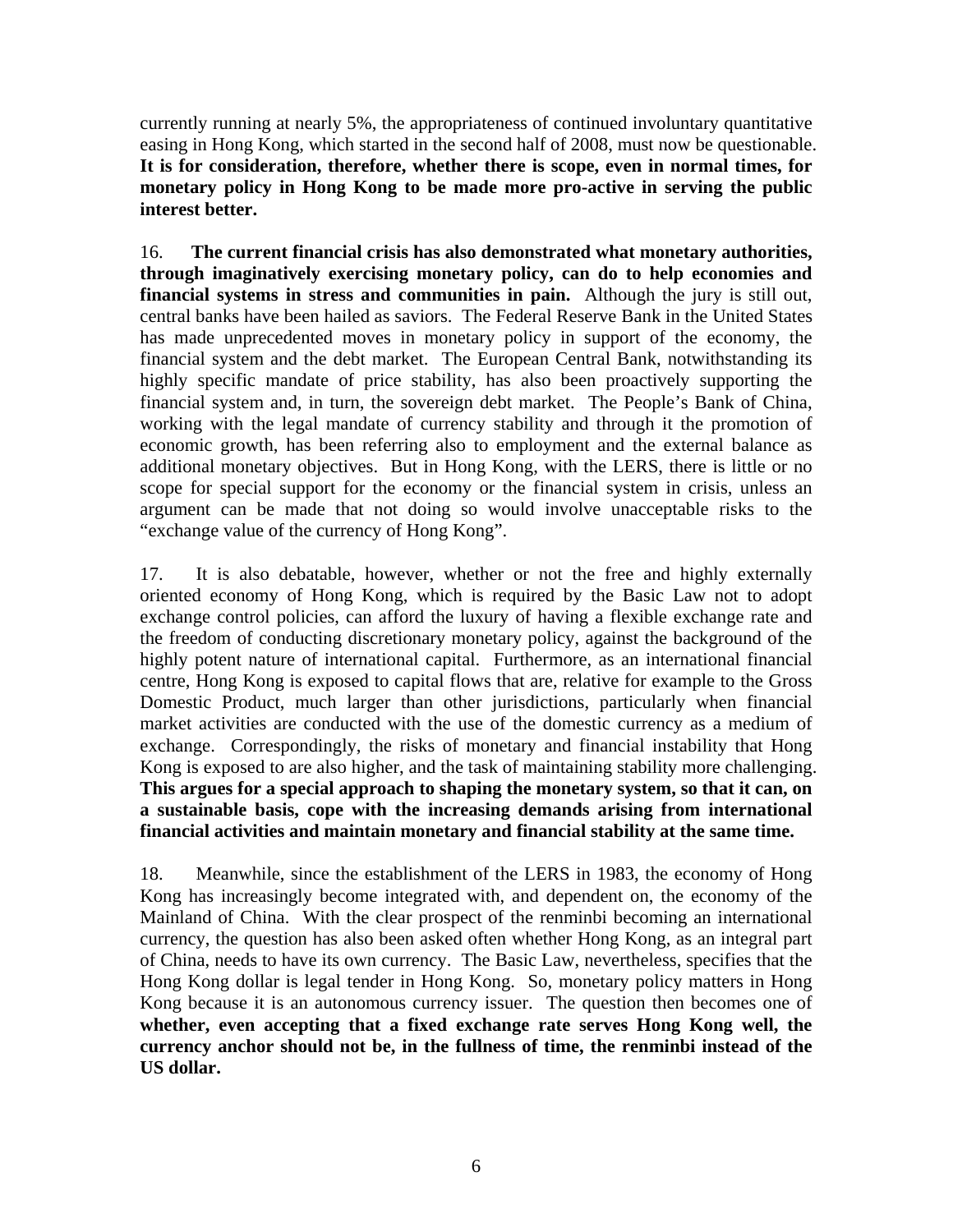#### **III. The Legal Framework**

19. A discussion on the legal framework on which the monetary system of Hong Kong and possible changes to it are based should, of course, start with the Basic Law, which will be in force till 2047, although the LERS predates the Basic Law. Articles 109 to 113 are particularly relevant.

## *(1) Legal Tender*

20. Article 111 specifies that "the Hong Kong dollar, as the legal tender in the Hong Kong Special Administrative Region, shall continue to circulate". **So, unless this Article of the Basic Law is changed, the monetary system of Hong Kong, at least until 2047, will always feature the Hong Kong dollar as the legal tender**.

21. However, it is important to note, in this connection, that the use of a particular currency to perform the basic functions of money – as a medium of exchange, a store of wealth and a unit of accounting – is a matter of choice for the users. **There is no law in Hong Kong to prohibit the use or circulation of other, foreign currencies.** There used to be, in Hong Kong, a Prohibition of Circulation of Foreign Currencies Ordinance, but this was repealed in the mid eighties. The reason for repealing it was to make way for dollarization, which was at that time considered a possibility, though with a low probability, with the LERS having just been introduced and frankly not working as smoothly as it should, due to the lack of a mechanism for the effective control of the Hong Kong dollar monetary base, or rather for inflows and outflows of funds to be automatically reflected in a corresponding expansion and contraction of the monetary base respectively, a matter which was corrected only later in 1988.

22. In the absence of legal restrictions, at least in Hong Kong, it is therefore possible that, as the renminbi attains international currency status, it becomes more and more popular in Hong Kong, for example, in the payment of salaries or in day to day consumption, in addition to it being, as currently, an attractive alternative avenue for the store of wealth, given its appreciating trend. Whether or not this would happen in the fullness of time depends on the sentiment of the Hong Kong people, the progress in the internationalization of the renminbi, the trend of the exchange rate between the renminbi and the Hong Kong dollar, the relevant policy stance, if any, in Hong Kong and on the Mainland, and a host of other factors. The choice of the people must, of course, be respected. **The current legal framework within which the monetary system of Hong Kong operates does not undermine the freedom to choose by the people on the currency to be used for performing the basic functions of money**.

### *(2) Issue of Hong Kong Currency*

23. Insofar as the issue of the domestic currency – the Hong Kong dollar – is concerned, Article 111 of the Basic Law also specifies that "the authority to issue Hong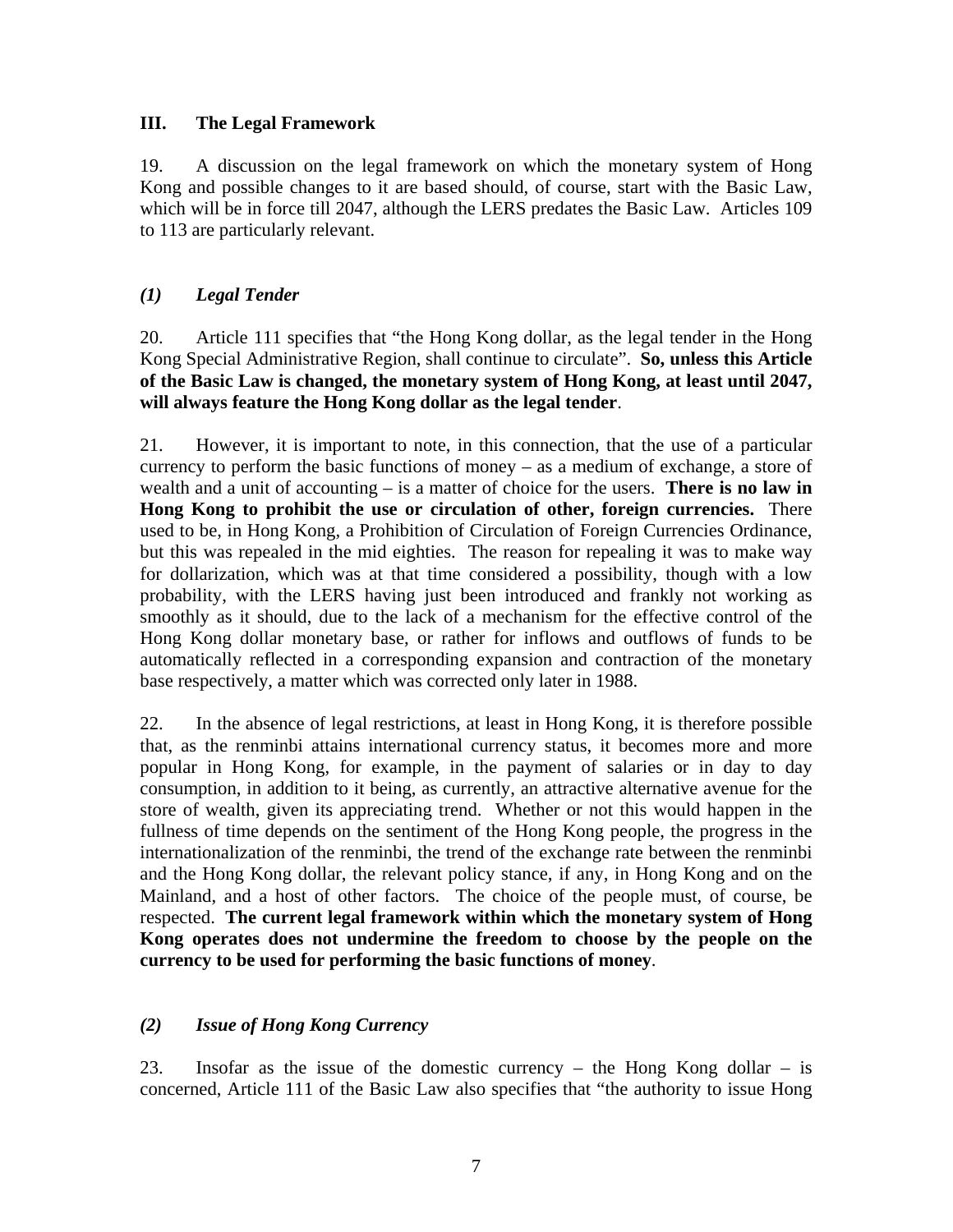Kong currency shall be vested in the Government of the Hong Kong Special Administrative Region. **The issue of Hong Kong currency must be backed by a 100 percent reserve fund**. The system regarding the issue of Hong Kong currency and the reserve fund shall be prescribed by law".

24. Three aspects are worth noting here. **First, the requirement that the issue of Hong Kong currency must be backed by a 100 percent reserve fund is not typical of those parts of central banking laws dealing with the issue of currencies in other jurisdictions.** In accounting terms, this requires those liabilities on the balance sheet of the HKMA for the account of the Exchange Fund representing Hong Kong currency issued to be matched 100 percent by, possibly dedicated and identifiable, assets in the Exchange Fund, in order to satisfy the "reserve fund" requirement. There is no doubt that this requirement helps to enhance public confidence in the Hong Kong currency, in that whoever is holding the Hong Kong dollar (in the form of notes and coins) is comforted by the fact that there are assets of at least equivalent value held by the authorities to back it.

25. But, secondly and importantly, **Article 111 does not say in which currency the assets in the reserve fund backing the issue of Hong Kong currency should be**  denominated. In other words, while currently the assets in the Exchange Fund corresponding to the liabilities arising from the issue of (Certificates of Indebtedness giving authority to the note issuing banks to issue) Hong Kong dollars are denominated in US dollars, the holding of such assets in foreign currency is not a requirement of the Basic Law.

26. As also required in Article 111, "the system regarding the issue of Hong Kong currency and the reserve fund system" is, indeed, "prescribed by law". The Exchange Fund Ordinance is the principal law in Hong Kong dealing with the monetary system, including the currency, supported by the Legal Tender Notes Issue Ordinance. Section 4(1) of the Exchange Fund Ordinance specifies that "The Financial Secretary is authorized to issue to any note-issuing bank, to be held as cover for legal tender notes …, a certificate of indebtedness … and to require such bank to pay to him for the account of the Exchange Fund the face value of the notes so issued, or the equivalent in such foreign exchange and at such rate of exchange as may be determined by the Financial Secretary, to be held by the Fund principally for the redemption of such notes …". It is clear that the Financial Secretary can require the note-issuing banks to pay to him, instead of US dollars, "the face value of the notes so issued", in other words Hong Kong dollars, if he chooses to do so, and keep those "reserve fund" assets denominated in Hong Kong dollars. **Thus, the assets of the 100 percent reserve fund backing the issue of Hong Kong currency, as required in the Basic Law, can be denominated in foreign currency or in the Hong Kong currency itself**.

27. It follows, thirdly, that, **should the Financial Secretary think fit, the current arrangement of issuing and redeeming Certificates of Indebtedness respectively to and from the note issuing banks against US dollars at the fixed exchange rate of HK\$7.80 to US\$1, giving them authority to issue and redeem Hong Kong dollar**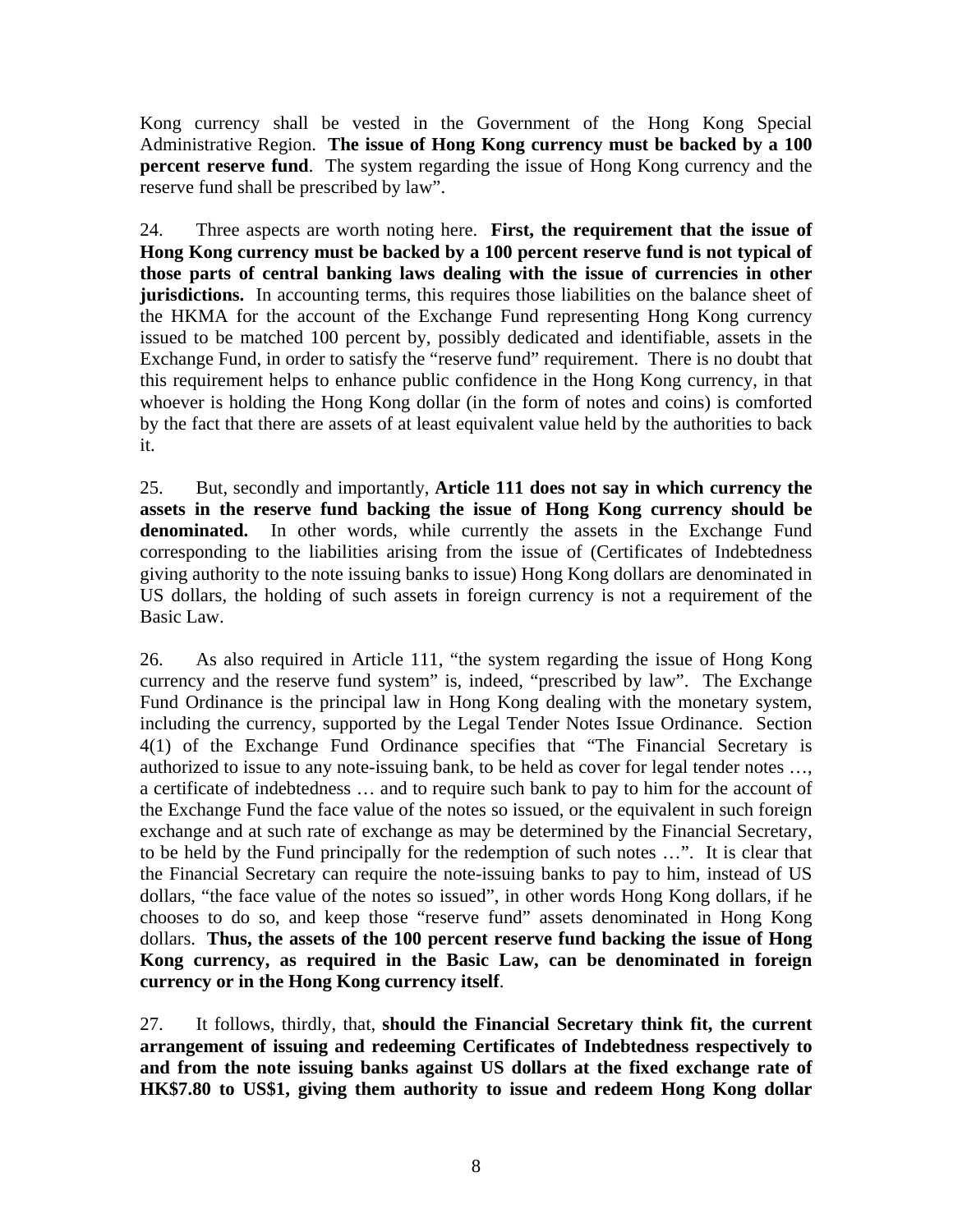**bank notes, can be done against Hong Kong dollars instead**. The mechanism and the implications of this possible change are discussed in the technical section of this paper. Suffice to say here that such a change would facilitate a change in the monetary system from one featuring Currency Board arrangements to one featuring, for example, discretionary monetary management to deliver alterative monetary policy objective(s). It would also facilitate a desirable refinement to the LERS that eliminates the current inconsistency between the convertibility undertakings of two components (the note issue and the Aggregate Balance) of the Hong Kong dollar monetary base.

### *(3) Convertibility*

28. The Government of the Hong Kong Special Administrative Region has authority over the monetary system of Hong Kong. Article 110 of the Basic Law specifies that "The monetary and financial systems of the Hong Kong Special Administrative Region shall be prescribed by law. The Government of the Hong Kong Special Administrative Region shall, on its own, formulate monetary and financial policies …" That authority is, however, qualified by Article 112, which specifies that "**No foreign exchange control policies shall be applied in the Hong Kong Special Administrative Region. The Hong Kong dollar shall be freely convertible.** Markets for foreign exchange, gold, securities, future and the like shall continue. The Government of the Hong Kong Special Administrative Region shall safeguard the free flow of capital within, into and out of the Region".

29. The intention of these qualifications – no foreign exchange control policies and free convertibility – is clear and reflects understandable concerns at the time of the drafting of the Basic Law. Money stays where there is no restriction on its mobility. But it has to be pointed out that they may also have the effect of constraining the ability of the Government of the Hong Kong Special Administrative Region to adopt measures that are now becoming much better accepted internationally in dealing with volatile and destabilizing capital flows, particularly those that at times are predatory in character, drawing from the experience of the financial crises of the last two decades. Nevertheless, **a case can perhaps be made that temporary and targeted "exchange control" measures do not represent "foreign exchange control policies", which must be of a more general nature, and that free convertibility does not preclude the collection of information to enable activities to be monitored**. It is not the intention of this paper to go into the likely complex legal arguments on the case. But it would clearly be advisable for the authorities to try and articulate them thoroughly, whether as part of contingency planning or for the purpose of clarifying whether it is possible to include certain possibly quite effective measures as part of its monetary armory.

### *(4) Power of Control over the Monetary Base*

30. While the Basic Law, at a high level, specifies that the Government of the Hong Kong Special Administrative Region shall, on its own, formulate monetary policy, there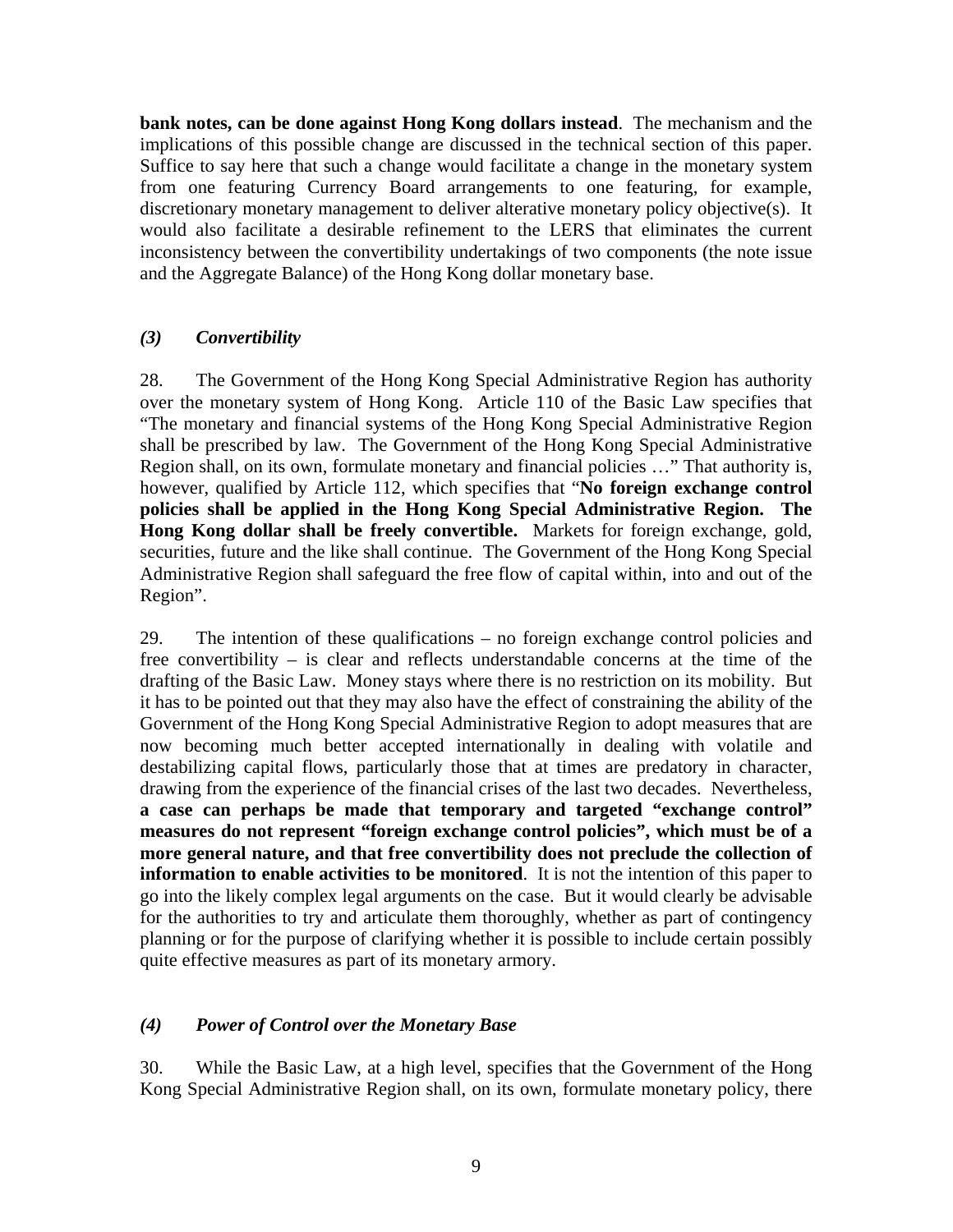is a need for a robust legal framework for actually doing it, allowing the authorities to determine the objective(s) of monetary policy and put in place the mechanism whereby the monetary policy objective(s) are achieved. Currently **the legal framework is contained in the Exchange Fund Ordinance**, although the original intention for the enactment of the Ordinance in 1935 probably did not have those purposes in mind. But subsequent, simple amendments to the Ordinance, notably those introduced in 1995, had the effect of putting in place a mechanism for the formulation and operation of monetary policy in Hong Kong.

31. The relevant sections are those relating to the use of the Exchange Fund (Sections  $3(1)$  and  $3(1A)$ ) and those concerning the issue of currency (Section (4)). There is also, importantly, a technical requirement, effected by the 1995 amendments, for authorized institutions to maintain clearing accounts with the Monetary Authority (Section 3A(1)). **These provisions give effective powers of control over the monetary base to the Monetary Authority, which is a necessary condition for any monetary policy objective to be achieved. In exercising those powers of control over the monetary base, the Monetary Authority can do so either in a non-discretionary manner, as is currently the case under the LERS, or in a discretionary manner, should determinations by the Financial Secretary concerning the monetary policy objective and the structure of the monetary system justify doing so**.

# *(5) Monetary Policy Objective*

32. There is, nevertheless, a delicate legal issue here. **The reliance on the relevant powers in the Exchange Fund Ordinance generally and on the powers to use the Exchange Fund specifically in the formulation and operation of monetary policy mean that monetary policy in Hong Kong must have a focus, "either directly or indirectly", in "the exchange value of the currency of Hong Kong"**. Section 3(1) of the Exchange Fund Ordinance is crucial. It specifies that the Exchange Fund "… shall be used primarily for such purposes as the Financial Secretary thinks fit affecting, either directly or indirectly the exchange value of the currency of Hong Kong and for other purposes incidental thereto..."

33. "The exchange value of the currency of Hong Kong" is, however, not defined in the Exchange Fund Ordinance. It can be the external exchange value of the currency of Hong Kong against any foreign currency, whether it is the US dollar, or the renminbi, or a basket of foreign currencies. Thus, **should it be considered appropriate, the powers in the Exchange Fund Ordinance can be exercised for the purpose of maintaining, for example, a stable relationship between the Hong Kong dollar and the renminbi, instead of, as now, a fixed exchange rate between the Hong Kong dollar and the US dollar**.

34. But the important question that should be answered is, should it be considered desirable to change the objective of monetary policy from a stable exchange rate against the US dollar to, for example, price stability, whether it is also legally possible under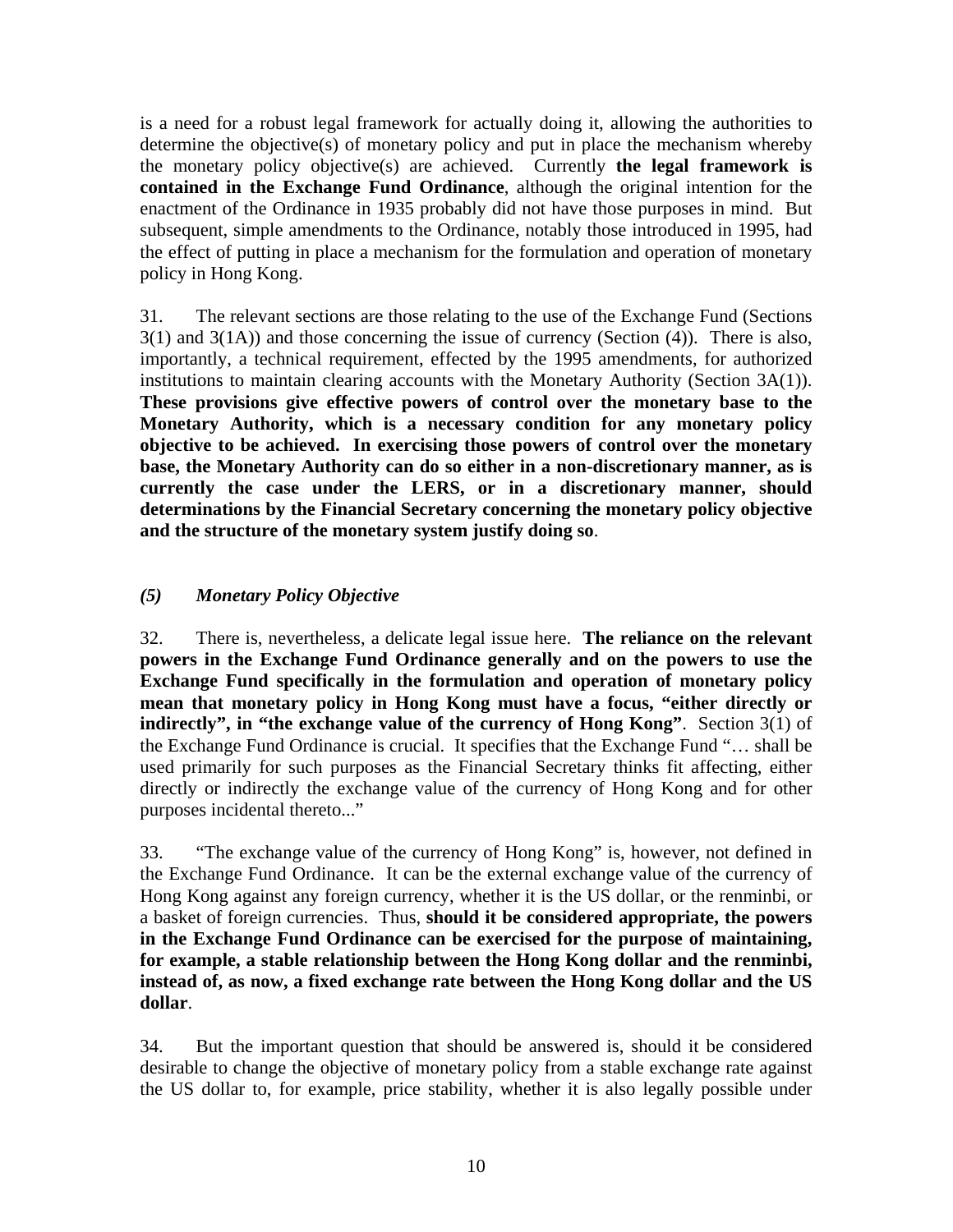existing law. I am not a lawyer and therefore not qualified to express a legal opinion. For what they are worth, however, I think there are three supportive arguments.

35. First, **"the exchange value of the currency of Hong Kong" can refer to either the external exchange value or the internal exchange value**. This distinction is envisaged in the statement on Monetary Policy Objective by the Financial Secretary on 25 June 2003, in connection with the Exchange of Letters between him and the Monetary Authority, in which he defined "currency stability" as "a stable external exchange value of the currency of Hong Kong". The use of the word "external" to qualify "the exchange value of the currency of Hong Kong" was deliberate. The external exchange value of the currency of Hong Kong is, obviously, the value by which the Hong Kong dollar can be exchanged for foreign currencies, or the exchange rate, so as, for example, to facilitate importing what Hong Kong needs. The internal exchange value of the currency of Hong Kong is, correspondingly, the value by which the Hong Kong dollar can be exchanged for goods and services in Hong Kong, which can be measured by various price indexes, the most prominent of which is the Consumer Price Index. **Thus, the Exchange Fund can legitimately be used for the alternative purpose of, for example, controlling inflation in Hong Kong**.

36. While this distinction between the external and internal "exchange value of the currency of Hong Kong" is economically sound, the corresponding references in the Chinese translation of the Exchange Fund Ordinance and, more importantly, in the Basic Law make it questionable. **The terms "**港幣匯價**" and "**港元匯價**" are used respectively, suggesting that when the documents were translated and promulgated respectively, the drafters had the Hong Kong dollar exchange rate in mind.**

37. However, secondly, Hong Kong is, in any case, a highly externally oriented economy with external trade representing about three times the Gross Domestic Product. There are no natural resources and almost everything consumed in Hong Kong have to be imported. The domestic price level, therefore, is highly dependent on the exchange rate of the Hong Kong dollar, so that **in maintaining price stability as an objective of monetary policy, there is a need for monetary policy operations to have a strong focus in maintaining stability in the exchange rate**, however defined, whether it is against a single foreign currency or a basket of foreign currencies. In other words, the exchange rate should technically be the intermediate target. **The use of the Exchange Fund to target the exchange rate in order to deliver price stability is, therefore, a legitimate use of the Fund**.

38. Thirdly, exchange rate stability can only be maintained in the long term through the adoption of prudent macroeconomic policies, including the maintenance of price stability. Persistently high inflation undermines exchange rate stability. **The use of the Exchange Fund in delivering price stability indirectly affects "the exchange value of the currency of Hong Kong", even interpreting that narrowly as the exchange value against foreign currencies, and is therefore allowable under Section 3(1) of the Exchange Fund Ordinance. Furthermore, incidental to affecting the exchange value of the currency of Hong Kong is the need to maintaining price stability and the**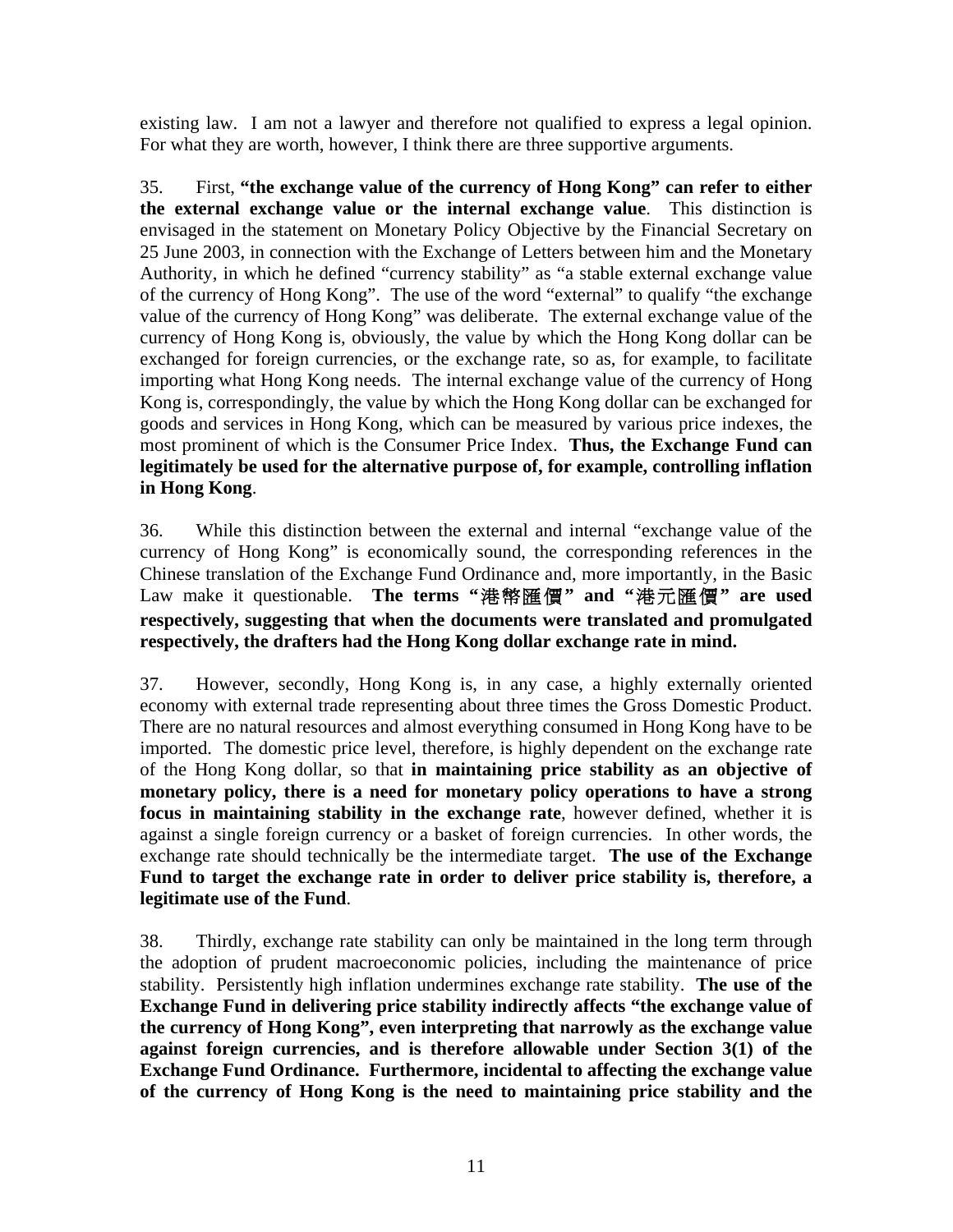**latter is, therefore, a legitimate purpose "incidental thereto" for the use of the Exchange Fund**.

## *(6) Central Banking Law*

39. The Exchange Fund Ordinance is, admittedly, an unusual piece of legislation, when compared with those in other jurisdictions that prescribe the framework for monetary policy, which typically is in the form of a central banking law that establishes the central bank, lays down its mandates, including importantly that in respect of monetary policy, the governance arrangements, its authority, accountability arrangements, etc. But this peculiar legal framework for the monetary system of Hong Kong has been suitably buttressed by transparent administrative arrangements defining clearly, through an Exchange of Letters on 25 June 2003 between the Financial Secretary and the Monetary Authority, as to who has responsibility over what in monetary policy – the Financial Secretary determines the objective of monetary policy and the Monetary Authority delivers it independently. It is arguable whether this legal framework should, in the fullness of time, be replaced by a more traditional one, but this is not a subject matter for this paper. **What seems to be important is that the existing legal framework works well, as exchange rate stability in Hong Kong over a period of delicate political transition and global financial crises testifies**.

40. **Given the three supportive arguments above on the use of the Exchange Fund, there is no reason why this legal framework cannot continue to work well into the future, up to 2047, even with a change in the monetary policy objective**. The same should be the case beyond 2047, if there is no replacement for or change to the Basic Law to prescribe different monetary arrangements, such as for the renminbi, rather than or in addition to the Hong Kong dollar, to be legal tender in the Hong Kong Special Administrative Region.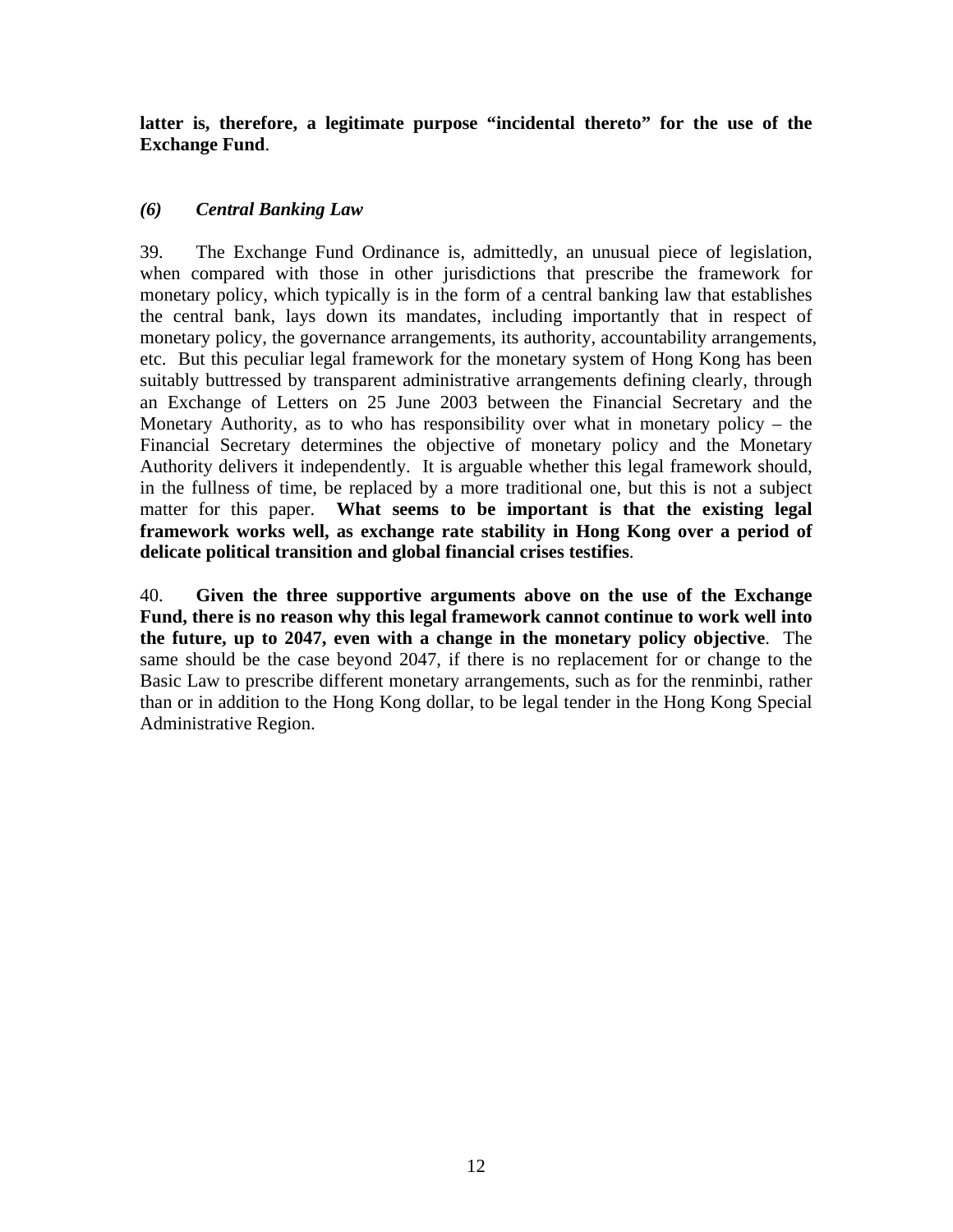#### **IV. The Monetary Considerations**

41. Monetary policy is not the only important aspect of a monetary system. In any market economy, there is the fundamental need for money to serve as a medium of exchange, a store of wealth and a unit of accounting; although these basic functions of money, and money itself, in different forms, are matters that have been taken for granted. For a currency reliably to perform these basic functions of money, it needs to command in a sustainable manner the confidence not only of those using it but also of those trading in it. This is obviously the responsibility of the authorities, typically in the institutional form of a central bank or a monetary authority. Confidence in a currency comes crucially from the stability in its value, and so the central bank or monetary authority is invariably given the necessary powers of control over the availability and price of money, in the form of the domestic currency, so as to maintain monetary stability, however defined. Hence the traditional focus in monetary policy whenever the subject of money is discussed at a macro level.

### *(1) Domestic Money*

42. **Hong Kong is probably unique in that, notwithstanding not being a sovereign state, it has its own currency**. The currency – the Hong Kong dollar – has been in existence for a long time, playing the roles of money in Hong Kong, overall quite effectively; although confidence in it did breakdown in the early eighties, culminating in the monetary crisis of September 1983, partly for political reason, as the focus on the future of Hong Kong after 1997 sharpened then, and partly the result of the serious lack of effective monetary control, a matter that took quite a few years (partially in 1988 and then fully in 1996) to correct.

43. The Hong Kong dollar is the legal tender of Hong Kong and the currency that is used by the people of Hong Kong as the medium of exchange in their day to day transactions, for example, in the payment of salaries and in consumption. The great majority of them keep the bulk of their wealth in financial and other assets denominated in the Hong Kong dollar. They also account for their assets and liabilities mostly in the Hong Kong dollar. This is notwithstanding the fact that, as mentioned earlier in this paper, there is no law that prohibits the circulation and use of foreign currencies in Hong Kong, as long as the parties to a particular transaction are happy about its use. **This general acceptance of the Hong Kong dollar by the Hong Kong people obviously reflects the natural affinity of any population to its domestic currency and, importantly, the strong public confidence in the Hong Kong dollar, which has a long history of stable external value**.

44. But these are factors that should not be taken for granted. Reflecting different underlying economic dynamism, market sentiment has been that the currency anchor of Hong Kong – the US dollar – is on a long term weakening trend, and the currency of the economy upon which Hong Kong is becoming highly dependent – the renminbi – is on a long term strengthening trend. Indeed, with prices in China still substantially below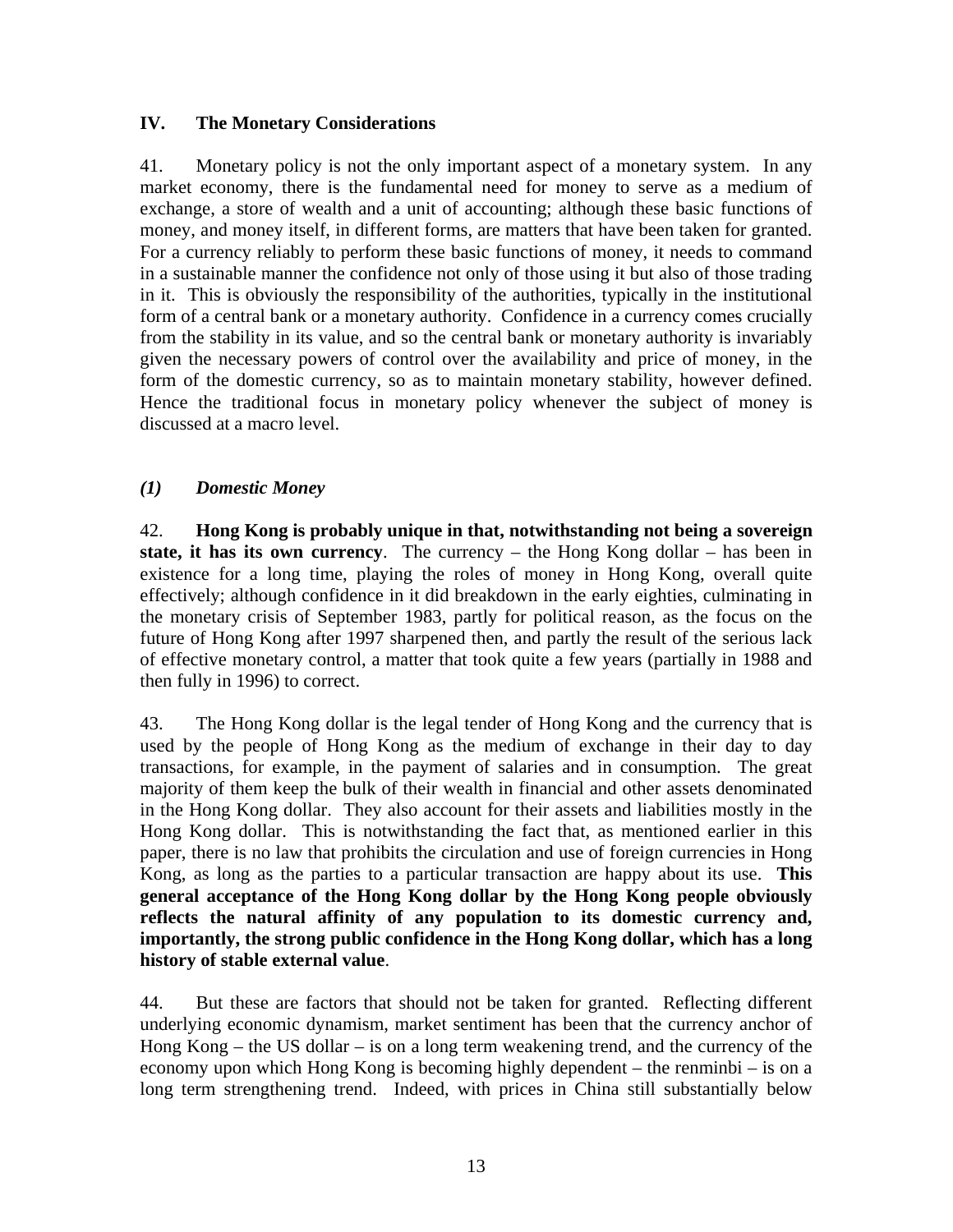those in its trading partners, the real effective exchange rate of its currency must appreciate, as China further embraces globalization through reform and liberalization. The policy alternatives here are allowing the nominal exchange rate to appreciate or tolerating a high rate of inflation; the choice is clear. Thus, we saw, in recent years, significant appreciation of the renminbi against the US dollar, made possible by China introducing flexibility to the exchange rate in 2005 as part of its strategy on financial reform and liberalization. The rate of appreciation of the renminbi against the US dollar has, however, been rather steady since, notwithstanding a chorus of international calls for much sharper appreciation, pointing to the persistent trade surplus that China has been running. There was also a pause in the appreciating trend for around two years (2008 to 2010) as China coped with the global financial crisis originating from the developed markets. In the circumstances, thankfully, **there has not been any noticeable change on the part of the Hong Kong people in their acceptance of the Hong Kong dollar as the choice currency for organizing their affairs, although the renminbi has become more and more popular as a store of wealth**.

45. **However, many have in the mean time expressed concerns over the weakness of the Hong Kong dollar and raised questions over the continued appropriateness of the LERS for Hong Kong, particularly with uncomfortably high inflation and with Hong Kong dollar interest rates at near zero**. Going forward, therefore, it is possible that the trend of appreciation of the renminbi against the US dollar, particularly if it sharpens, may start to exert a possibly intensifying influence on the general attitude of the Hong Kong people towards the Hong Kong dollar. Specifically, it is possible that their willingness to use the Hong Kong dollar in playing the various roles of money and their continuing support on monetary policy in Hong Kong in the form of the LERS may wane over time. The declared intention of China in further enhancing flexibility in the renminbi exchange rate (witness the widening of the daily trading band to 1% on either side of the daily fixing on 16 April 2012), prospects of further and more significant exchange rate appreciation against the US dollar (and so the Hong Kong dollar) as economic and financial reform and liberalization progress, and continuing global political attention on the renminbi, may exacerbate this possible shift of attitude. **This is a matter that the authorities can ill afford to ignore**.

### *(2) International Money*

46. Meanwhile, however, **the Hong Kong dollar has, interestingly, attained an international dimension over the years, in the sense of it also playing the role of money in international finance**. This is a consequence of the development of Hong Kong as an international financial centre, rather than a reflection of any effort by the Hong Kong authorities to internationalize the Hong Kong dollar. This international use of the Hong Kong dollar is not so much the use of it geographically outside Hong Kong as a medium of transaction or as a store of wealth, although this did happen for a time and mostly on the Mainland of China, before the introduction of flexibility and the subsequent appreciation in the renminbi exchange rate, when the Hong Kong dollar had been quite popular, particularly in the Guangdong province. It is the much more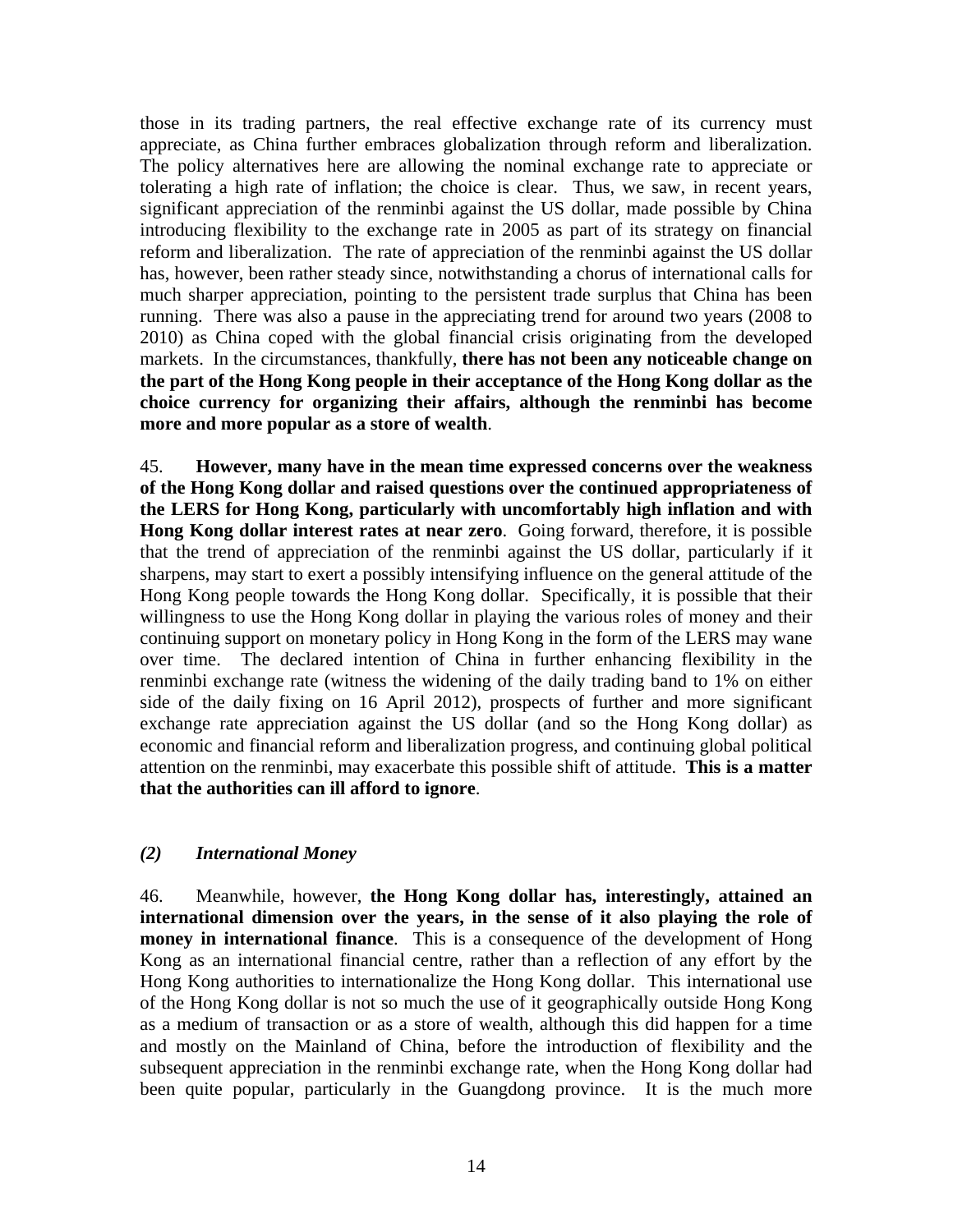significant use of the Hong Kong dollar by non-residents in financial intermediation generally and in stock market activities (initial public offerings and secondary market trading) specifically in Hong Kong, as the financial markets of Hong Kong became internationalized.

47. With continuing capital controls, one form that financial reform and liberalization took on the Mainland of China was to allow Mainland companies to raise the funds they need offshore. At the same time, with the economic prospects of China being much more attractive than that of the rest of the world, particularly the developed markets, foreign investors have developed a strong appetite for financial products from China. **With supporting policies from the Mainland and the many advantages of Hong Kong as an international financial centre, the fund raisers from the Mainland and the investors from the rest of the world have simply found the free and open Hong Kong a convenient place to meet for financial intermediation**. To a lesser extent hitherto, but with clear prospects of this also taking off when Mainland policies allow, **there should also be matches between the risk appetites of Mainland investors and the risk profiles of fund raisers from the rest of the world**. With the right moves and continuing support from policy makers in Beijing, Hong Kong stands a good chance to be the choice financial centre also for this aspect of international financial intermediation between the Mainland of China and the rest of the world.

48. In internal strategic discussions on this subject, at the turn of the Century when I was still Chief Executive of the Hong Kong Monetary Authority, I raised the related question of whether the Hong Kong dollar is also the choice currency to play the relevant roles of money (as a medium of transaction and a store of wealth) in respect of international financial intermediation between the Mainland of China and the rest of the world. I noted, however, that investors and fund raisers did not really have a choice but to use the Hong Kong dollar in conducting financial market activities in Hong Kong, and that the Hong Kong dollar, being de facto an extension of the US dollar by virtue of the LERS, was probably not a matter of concern to them, as long as the foreign exchange market for trading the Hong Kong dollar against convertible foreign currencies provides a mechanism for the exchange rate risks to be appropriately managed. **But there could be circumstances whereby the exposure to the Hong Kong dollar, possibly considered incidental at this point of time, becomes a concern, to the extent of limiting the utility of the financial markets of Hong Kong to foreign investors and fund raisers**.

49. I raised the question also for another reason, which is whether the huge flow of capital in and out of the Hong Kong dollar, and the credit creation in the Hong Kong dollar money market, every time there is, for example, a large initial public offering that is many times oversubscribed, is conducive to the maintenance of monetary and financial stability in Hong Kong. There are obviously implications of the increasingly large presence of foreign owned, agile money denominated in Hong Kong dollars for monetary and financial stability in Hong Kong. As Hong Kong becomes more and more successful as the international financial centre of China, there will be more foreign (including Mainland) money undertaking financial activities that will become increasingly complex, involving the use of leverage and derivatives. Their volume and complexity could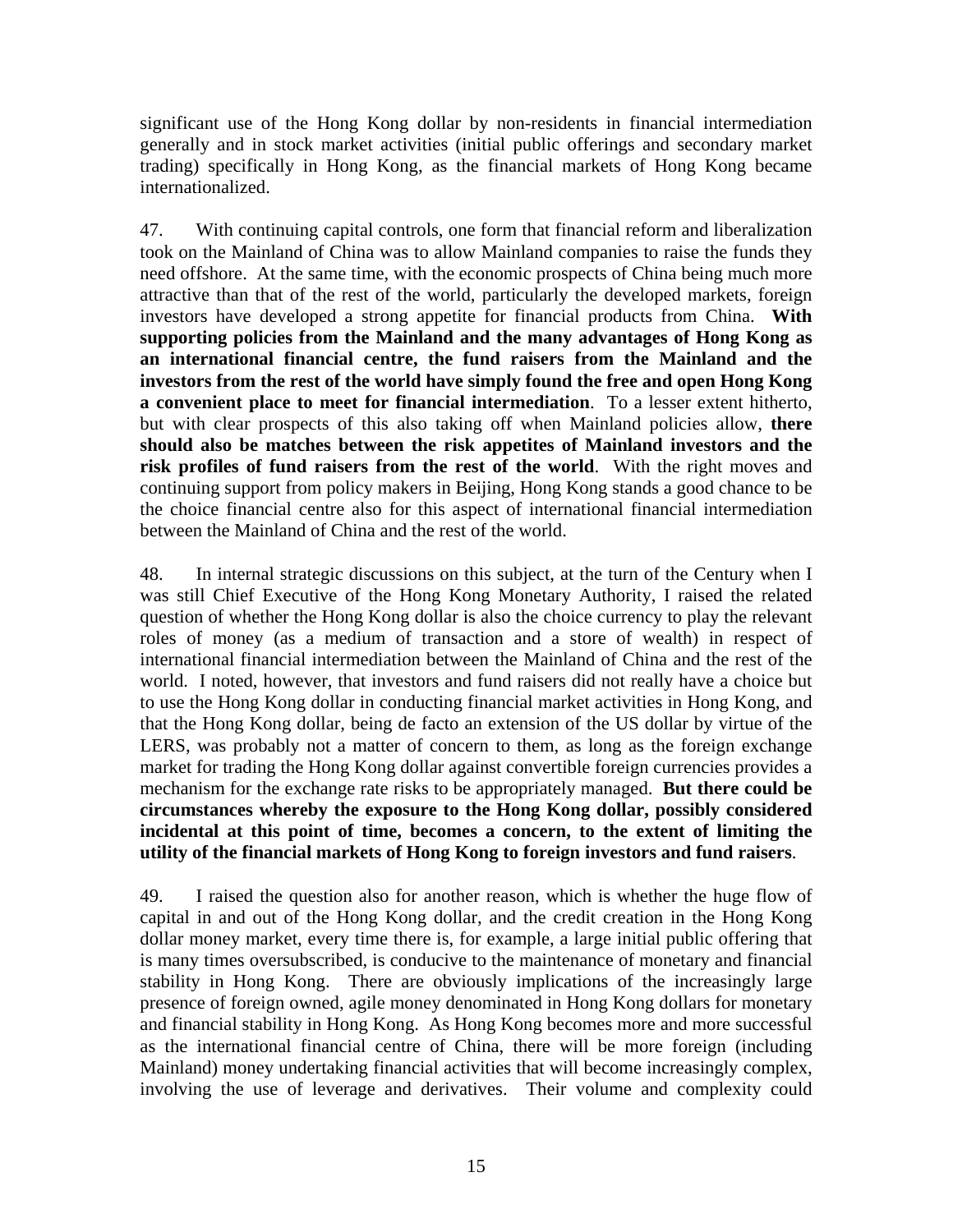overwhelm the domestic financial activities that serve the rather small Hong Kong economy. Their behavior, which understandably pays relatively less regard, if at all, to the long term public interest of Hong Kong, could well cause short term volatility in financial markets, particularly in the Hong Kong dollar money market, that is too sharp for the domestic economy – witness the 1997-98 experience. In brief, the key question to be answered is the following. **Is it realistic to expect the monetary system of a jurisdiction with 7 million people, if it keeps its domestic orientation, with the domestic currency continuing predominantly to perform the roles of money, to continue meaningfully as an international financial centre to serve the needs of international financial intermediation between a jurisdiction with 1.3 billion people and the rest of the world, and maintain domestic monetary and financial stability at the same time?**

50. This is a difficult question to answer authoritatively. There is no precedence of an international financial centre of Hong Kong's scale operating with a domestic currency system that is not the national currency system of a much bigger economy. New York does not have a separate currency system and it has the whole of the United States naturally using it to organize finance, domestic as well as international. London has the whole of the United Kingdom, although probably as a reflection of choice or demand much of the financial activities there are conducted using the US dollar or the euro, which has relevance to Hong Kong's further development as an international financial centre. And there is no internationally established threshold in, for example, the ratio of international finance to the domestic economy beyond which risks to monetary and financial stability would rise disproportionately. The size of the financial system (real activity rather than just booking) to gross domestic product in Hong Kong is probably already the highest in the world. The amount of money raised in IPOs in the Hong Kong stock market has been top of the world for a few years in absolute terms, not to mention when measured as a percentage of GDP**. In attaining these laurels and successfully maintaining the status of Hong Kong as an international financial centre, as required in the Basic Law, are we incurring monetary and financial risks that may adversely impact on the domestic economy and the people of Hong Kong, and are we managing those risks prudently?**

### *(3) Financial Infrastructure*

51. Thus Hong Kong has been in uncharted waters for some time and one way that has been identified to steer it is **the construction of a multi-currency financial infrastructure, making it possible for international financial intermediation to be conducted in Hong Kong also with the use of major foreign currencies**. While the choice of currency is still to be left to the market participants, the financial infrastructure should make allowance for financial instruments to be listed, quoted, priced, traded, transacted, paid, settled, cleared, etc, in Hong Kong also in the foreign currencies. This strategy, by not forcing large flow of capital in and out of the Hong Kong dollar, has the dual benefit of better satisfying the risk preferences (particularly currency risks) of foreign investors and fund raisers, and better safeguarding the stability of the monetary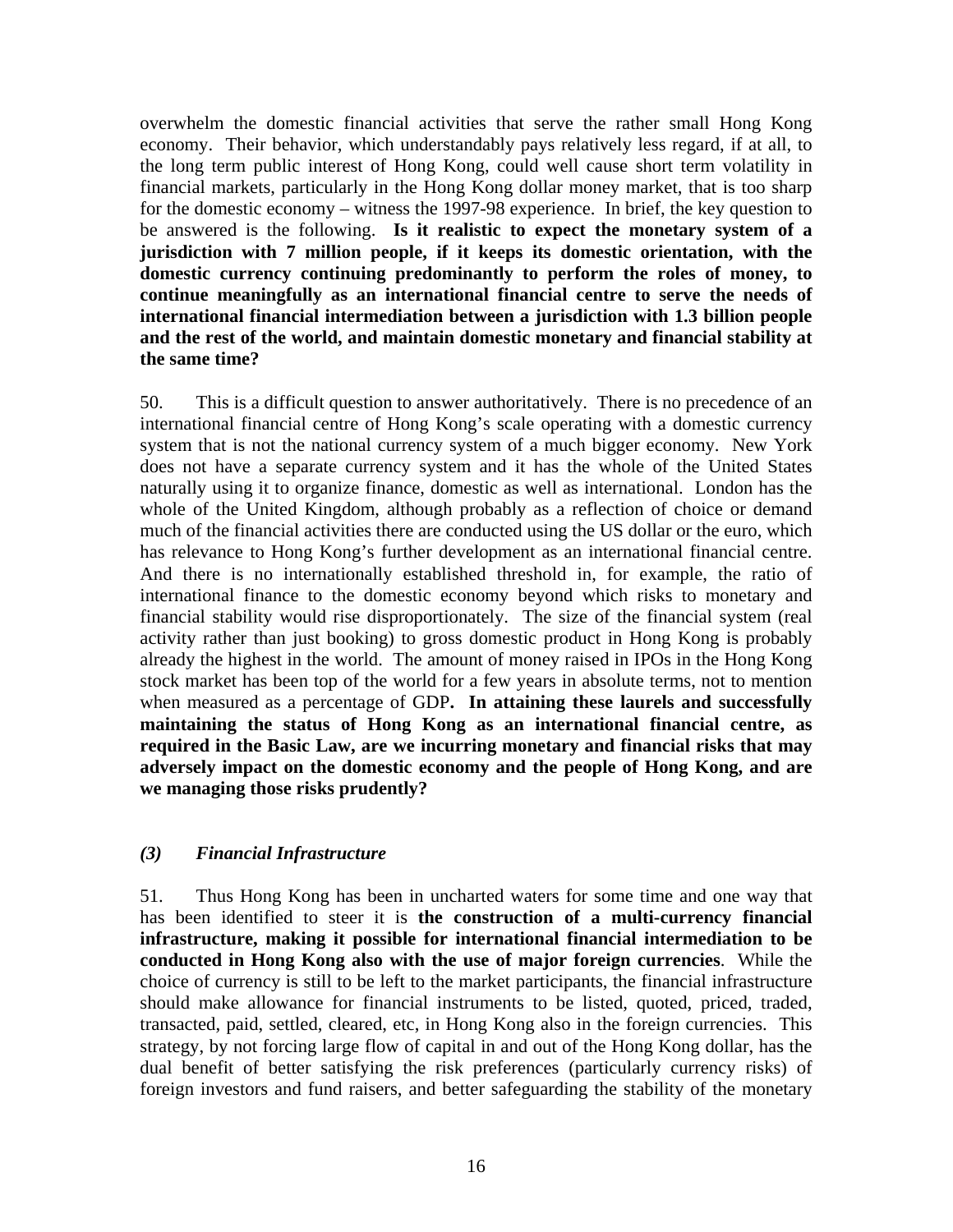system of Hong Kong. This strategy was first put into practice in the year 2000 with the replication of the Hong Kong dollar Real Time Gross Settlement (RTGS) inter-bank payment system, put in place in 1996, for the US dollar and linking up the two payment systems to provide for real time payment versus payment (PVP) across the two currencies. It was later extended further to provide RTGS payment facilitates for the euro in 2003 and, importantly, for the renminbi in 2007.

52. **This move in the inter-bank payment system of Hong Kong into a multicurrency mode, which is quite unique, was intended to be followed by corresponding moves in the infrastructure of the individual financial markets, particularly those in which international participants are active**. But progress has been slow. The reason perhaps is that there has not been significant market demand, for example, for shares also to be listed and traded in foreign currencies as well as the Hong Kong dollar. Where there were the rare attempts to have shares listed in, for example, the renminbi, the level of interest in the primary market has been relatively subdued and subsequent activity in the secondary market has been rather low. Support from the intermediaries has, therefore, also been lukewarm, if that. Perhaps inertia and vested interest also played a part in the slow progress. Adding to this may be the strong sense of comfort (hopefully not a false sense of security), built up over the years, on monetary stability in Hong Kong.

53. But there is no doubt, for the reasons identified, that **faster and further progress in the implementation of this strategy is warranted**. The internationalization of the renminbi, led by the proactive policies of the Mainland authorities in promoting its greater use offshore, and the corresponding continued development of renminbi business in Hong Kong, should hopefully give this the necessary boost. Further, seen just from the point of view of the maintenance of the status of Hong Kong as an international financial centre, there seems a need, as quickly as Mainland policies permit, to form a critical mass of renminbi financial activity in Hong Kong, in order to reduce the chances of the marginalization of Hong Kong by the eventual, though gradual, liberalization of capital account controls on the Mainland. **Whatever advantages that Hong Kong has, as an international financial centre, for example, the rule of law, robust financial infrastructure, professional skills, etc, it is still the middle man that always faces the risk of being sidelined when the principals can deal directly with each other**.

### *(4) Monetary Freedom*

54. With monetary arrangements that facilitate the convenient use of foreign currencies in serving the needs of international investors and fund raisers in their international financial activities in place, that part of the monetary system of Hong Kong featuring the domestic currency – the Hong Kong dollar – playing the roles of money can and will, desirably, become more domestically oriented. **The risks to (domestic) monetary stability will be reduced and the scope for pursuing alternative monetary policy objectives, if any, that possibly better serve the public interest will correspondingly be increased**.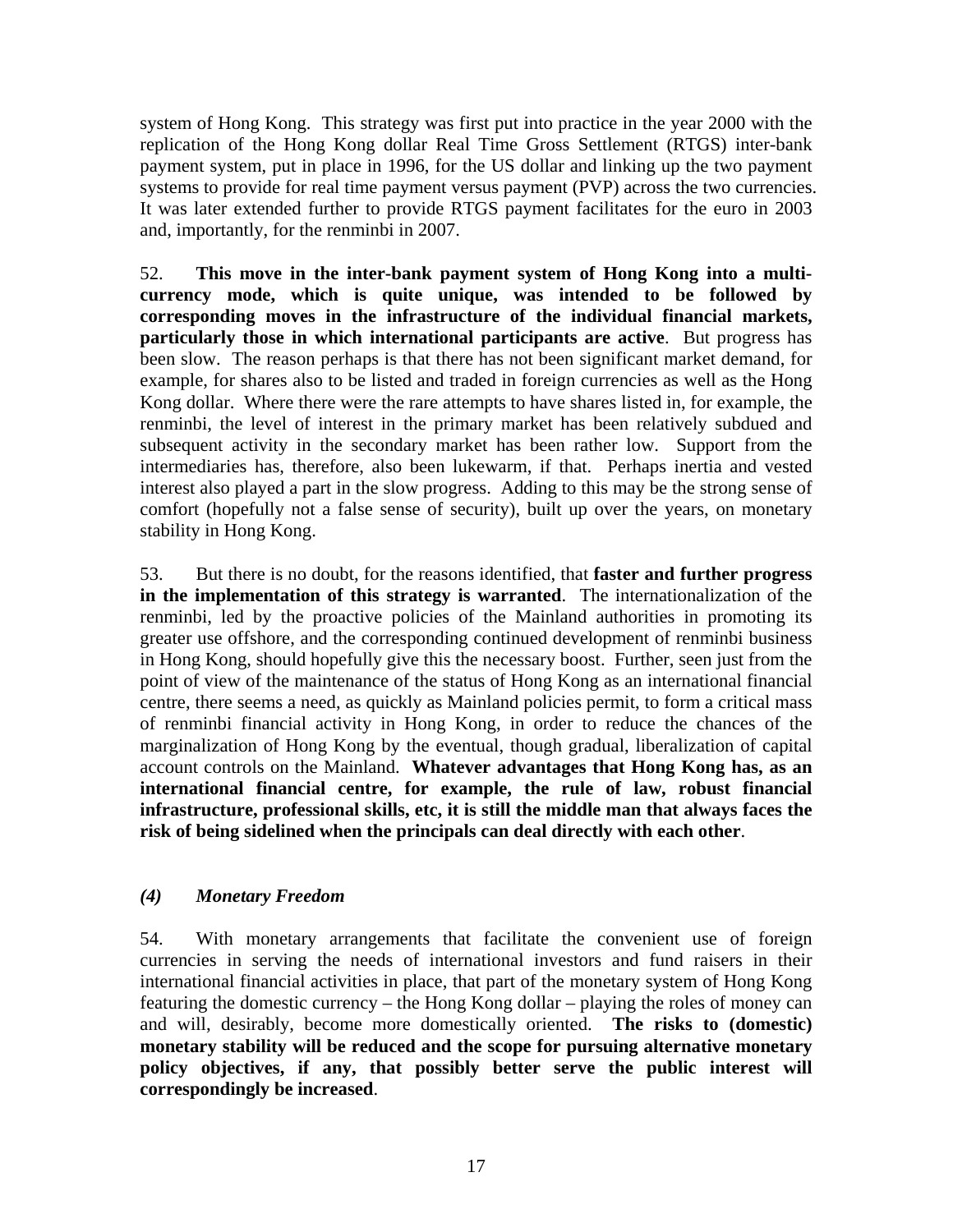55. I must add quickly here one important point to make sure that the intention of this paper is not misunderstood. It is debatable on whether greater freedom to pursue, for example, the rather more popular monetary policy objective of price stability, which must of course be in the public interest in all jurisdictions, for an economy as externally oriented and as committed to openness as Hong Kong, is necessarily good for Hong Kong. The arguments for and against fixing the exchange rate and conceding the freedom over monetary policy are well rehearsed in academic and financial literature; so are the pros and cons of exercising discretionary monetary management with a floating exchange rate. There are also many other variants of monetary arrangements that work well for individual jurisdictions, having regard to their specific, domestic characteristics. And nothing is absolute or sacrosanct. Circumstances do change. The important thing is for the authorities to be on top of the subject and be seen to be so, although extraordinary attention of the authorities on the monetary system are realistically market sensitive and subject to all sorts of interpretations, not necessarily all helpful. Outside of the official circle, however, open and objective discussion, which helps policy making, should always be encouraged, particularly when, as I mentioned earlier in this paper, external developments are such that public concern in Hong Kong and international market attention on the subject matter is likely to intensify over time. **Monetary reform need not always be crisis driven**.

56. Monetary freedom, it is often said, is not something that Hong Kong can afford, because of its financial openness and external orientation, both mandated in the Basic Law, respectively prohibiting the application of foreign exchange control policies and requiring the maintenance of the status of Hong Kong as an international financial centre. But international financial activities conducted in financial markets in Hong Kong need not exclusively be organized and denominated in the Hong Kong dollar. If so, this amounts to forcing investors and fund raisers to assume exchange rate risks that they may wish to avoid and Hong Kong to assume risks to monetary and financial stability that are greater than otherwise would be the case. Both areas of risk would grow if Hong Kong's role as an international financial centre is to grow further. There must be doubt as to the sustainability and, indeed, the desirability of such growth, because, in the fullness of time, either the continuing role of Hong Kong as an international financial centre or the monetary and financial stability in Hong Kong may be tested. **The greater use of foreign currencies in the international financial activities conducted in Hong Kong would reduce the two types of risks identified. And it may be that, as a result, Hong Kong can then afford the monetary freedom that other jurisdictions have and pursue alternative monetary policy objectives that are considered to be in the greater public interest of the people of Hong Kong**.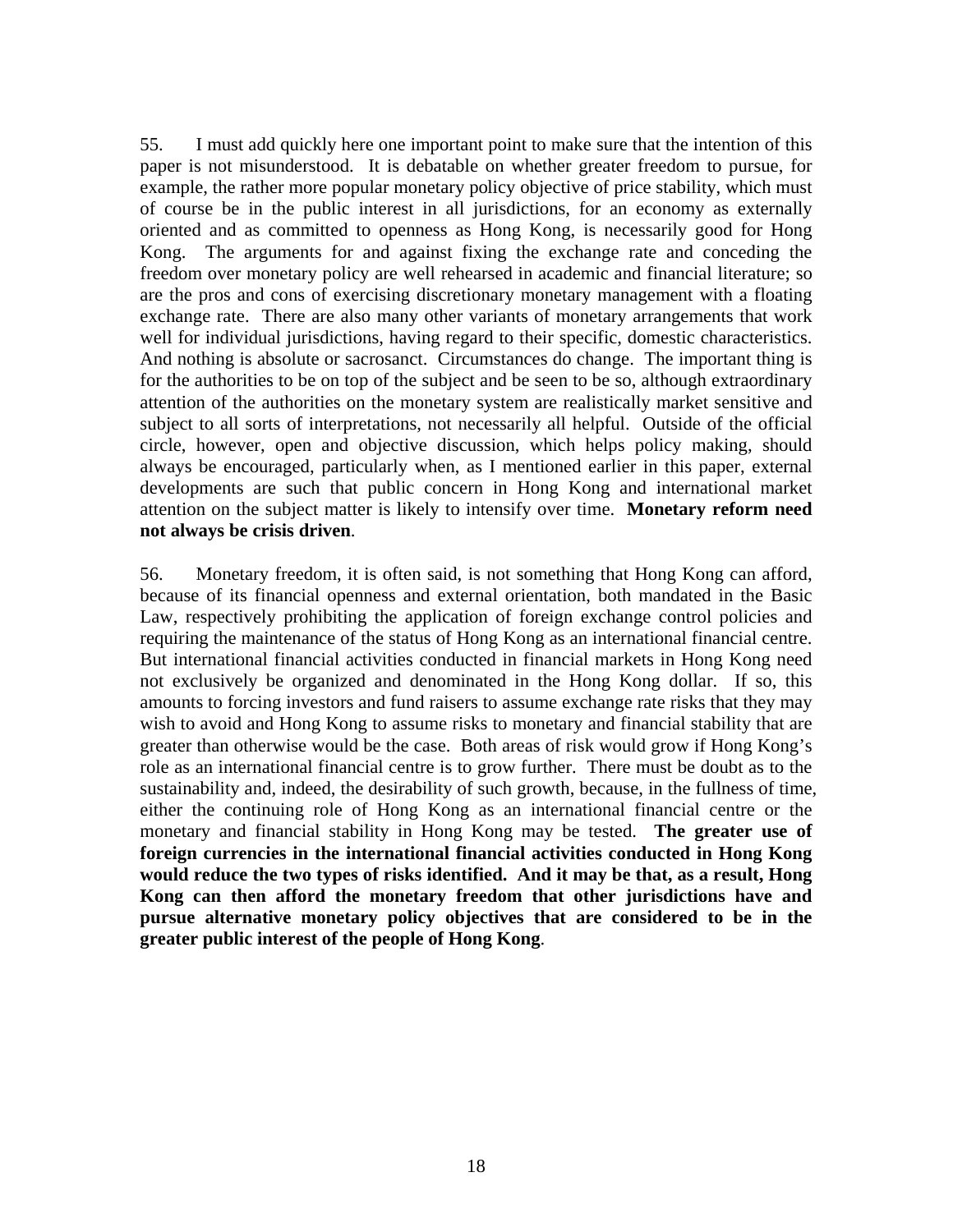### **V. The Technical Considerations**

57. Whether, and if so what, alternative monetary policy objective(s) should be determined for Hong Kong are matters for the Hong Kong Special Administration Region Government. I am sure that, in accordance with established practice, these are matters of continuous internal review and contingency planning, at least within the HKMA. In this connection, there are practical considerations of great importance, namely, whether or not, technically, the monetary arrangements in Hong Kong allow for smooth transition and for the alternative monetary policy objectives to be effectively pursued; and whether the HKMA has the technical capability to deliver.

### *(1) Monetary Control*

58. Whatever is the monetary policy objective, in achieving it the central bank principally aim to control the supply and/or the price of base money. On this, the Hong Kong Monetary Authority is in a position to do so effectively. This is the result of monetary reform measures discreetly implemented over the years. Up until July 1988, the Hong Kong dollar monetary base had been an indeterminate entity, being the result of commercial activity of the Hongkong and Shanghai Banking Corporation Limited (HSBC) as the Settlement Bank of the Hong Kong Association of Banks. Understandably, the private interests of the commercial bank in profit maximization may often be in conflict with the public interest of maintaining currency stability, however defined, through exercising effective monetary control. **This was a most peculiar situation, in terms of central banking, in that, before July 1988, the authorities had no effective means of control over the monetary base and a commercial bank had the power to create money**.

59. The LERS, as it was first introduced in October 1983, did establish some control over the issue and redemption of banknotes by the Note Issuing Banks, through requiring them correspondingly to acquire and retire Certificates of Indebtedness at the Exchange Fund against US dollars at the fixed exchange rate of HK\$7.80 to US\$1. But **there was no control over the crucial element of the monetary base**, being the amount of interbank liquidity, or the total of the balances in the clearing accounts of banks, or the reserve balance of the banking system in jurisdictions where there are reserve requirements.

60. It was only through the "Accounting Arrangements" introduced in July 1988 that indirect control by the authorities, then in the form of the Monetary Affairs Branch of the Government Secretariat, which has responsibility over the management of the Exchange Fund, was established. HSBC, as Settlement Bank of the banking system, was required through the Accounting Arrangements to operate an account at the Exchange Fund and maintain a balance there that is not less than the net clearing balance of the banking system. **The control was indirect in the sense that the authorities only established an umbilical cord to the banking system through the account that HSBC maintained at the Exchange Fund**. But it was the most that could have been achieved and very much the result of compromise, given the powers of influence of the key players then, and the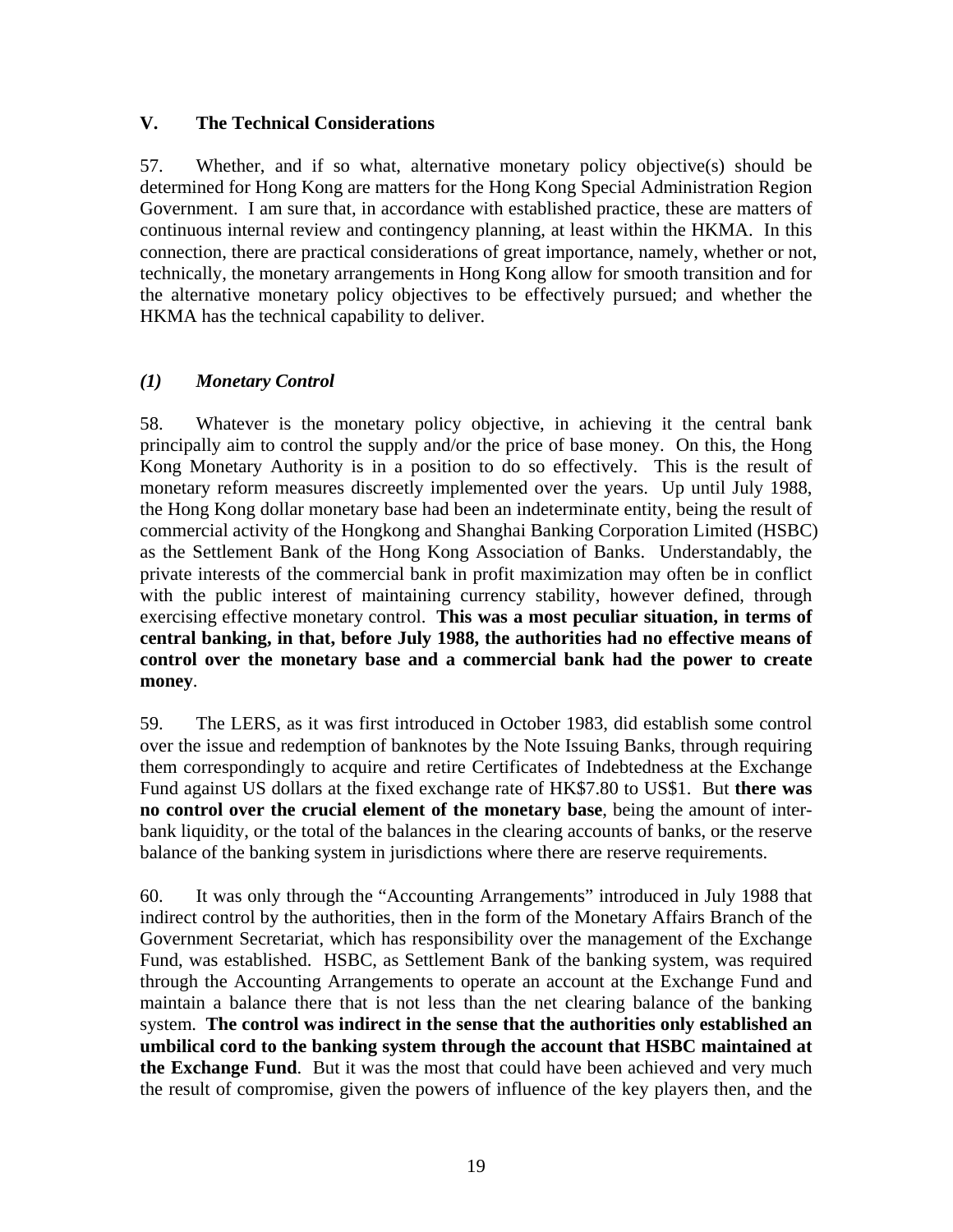legitimate concern that the move to acquire monetary control could be misunderstood as an intention to abandon the LERS. It was also a matter that had implications for Hong Kong in political transition and therefore needed the blessing of Beijing and Whitehall, which thankfully was forthcoming, given the clear benefits of more effective monetary control in Hong Kong.

61. **It was not until 1996 that full control over this critical element of the monetary base was established**. The opportunity presented itself when necessary reform to the inter-bank payment system was introduced, in the form of the robust RTGS system for the Hong Kong dollar, which enabled settlement risks to be managed and contagion within the banking system to be minimized. All banks were then required to switch their clearing accounts held directly or indirectly with HSBC to the HKMA, for the account of the Exchange Fund. Thus the balance of the banking system, or the amount of inter-bank liquidity, or what is now commonly referred to as the Aggregate Balance, was put onto the balance sheet of the Exchange Fund as a liability item and subject to the full and direct control of the HKMA. This arrangement is essentially the same as that in other jurisdictions where commercial banks clear with the central bank. In other words, **the HKMA is in a position to control the supply and/or price of the monetary base as effectively as any other jurisdiction**.

### *(2) Form of Control*

62. But unlike other central banks, **the HKMA currently controls the monetary base in a largely non-discretionary manner through rule-based arrangements, whereby the Aggregate Balance is altered principally through passive purchases and sales of the US dollar against the Hong Kong dollar at pre-determined exchange rate levels (buying US dollars at 7.75 and selling at 7.85)**. These are the currently well known Convertibility Undertakings, although it took the HKMA a few steps over a few years eventually to move to this position, largely the result of having to be cautious and to take account of prevailing sensitivities. The non-discretionary, rule-based control is in accordance with Currency Board arrangements for delivering a stable exchange rate and has the advantage of enhancing credibility and therefore sustainability of the system. The operation of the system is also entirely transparent to facilitate scrutiny by the market. Hong Kong is probably the only jurisdiction that publishes on a real time basis the Aggregate Balance, or the amount of liquidity in the banking system, the crucial element of the monetary base, and gives explanations when there are changes.

63. The majority of central banks exercise control over the monetary base in a discretionary manner to achieve their monetary policy objectives, the most popular one being price stability. Even when the monetary policy objective is exchange rate stability, against an anchor currency or against a basket of currencies, at a particular level or steering it on a particular path (as in Singapore), direct exchange market intervention or indirect money market intervention are invariably conducted in a discretionary manner. **With discretion comes flexibility, in terms of the timing and the frequency of action, and in terms of its orientation, which could place differential emphasis on the**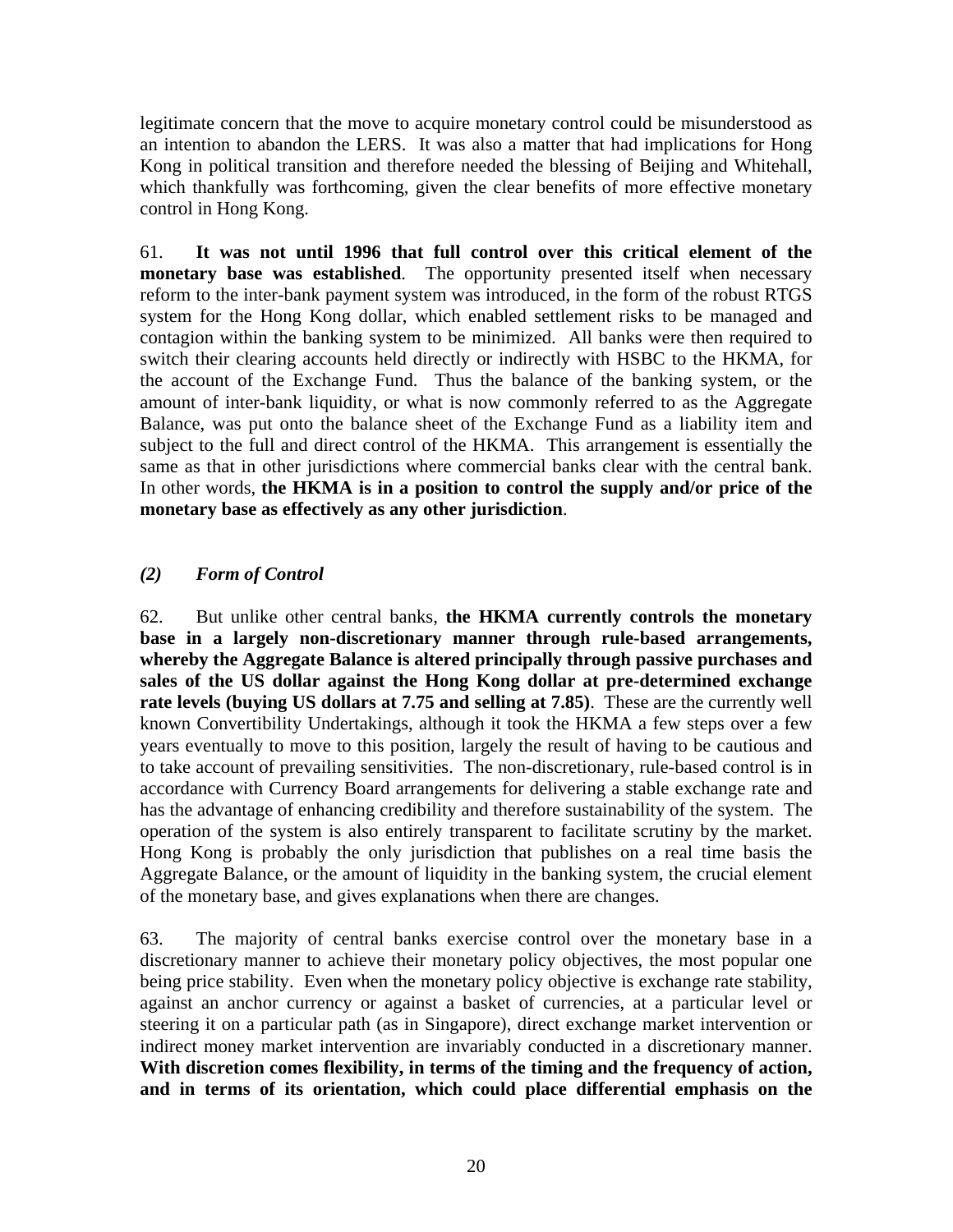**quantity or the price of base money, to take account of the special circumstances or special policy preoccupations at the time. With flexibility comes, it is hoped, greater effectiveness of policy actions and greater scope to pursue the public interest, to the extent that it is appropriate for the central bank to do so**. The down side risk is, of course, that central bankers, being human beings, do make mistakes in exercising discretion. As a result, credibility of the central bank and the monetary policy it is pursuing may be affected, particularly when the central bank is less than effective in communication or when it is taking on much more than it can handle, whether or not under political pressure to do so, given the lack of monetary tools at its disposal.

64. But there are many examples of central banks engaging in discretionary monetary management that enjoy strong credibility. Clarity of mandate, independent authority, professional conduct, transparency of actions, and effective and timely communication are all factors that contribute to the credibility of central banks and the policies they pursue. The HKMA possesses all those attributes, although there is always room for improvement; and it is fortunate to have established domestic as well as international credibility, notwithstanding its short history. This is not, speaking from experience, because of the lack of discretion, and therefore the lack of scope for making blunders, in operating the LERS. There has been much emphasis within the organization in intellectual debate and research, openness and frankness in addressing issues and in communication with the market and the public, and a sincere desire to work with the financial industry. In my opinion, **the HKMA is well positioned to exercise discretionary monetary management, or discretionary control over the monetary base, if it is called upon to do so**.

65. **But there is a continuing need, generally on the part of policy makers in Hong Kong and specifically in the HKMA, to deepen their understanding of the relationship between the supply and price of base money, which is under the full control of the authorities, and economic variables other than the exchange rate, particularly if there is to be a change in the monetary policy objective**. If, for example, price stability is to be the new objective of monetary policy, then obviously research work on how consumer and asset prices respond to changes in the supply and price of base money, or more generally on the monetary policy transmission mechanism, will have to be given much greater attention, particularly within the HKMA. Such technical knowledge will greatly facilitate the building up of skills for effectively exercising discretionary monetary management.

### *(3) To Be or Not To Be*

66. It should be noted here that the HKMA does have some, though probably small, scope for engaging in discretionary monetary management for whatever desirable purposes, as long as exchange rate stability is not affected. **Between the strong and weak side Convertibility Undertakings of 7.75 and 7.85 is a Convertibility Zone of 1,000 pips of the exchange rate, within which the HKMA has the freedom to conduct foreign exchange and money market operations**.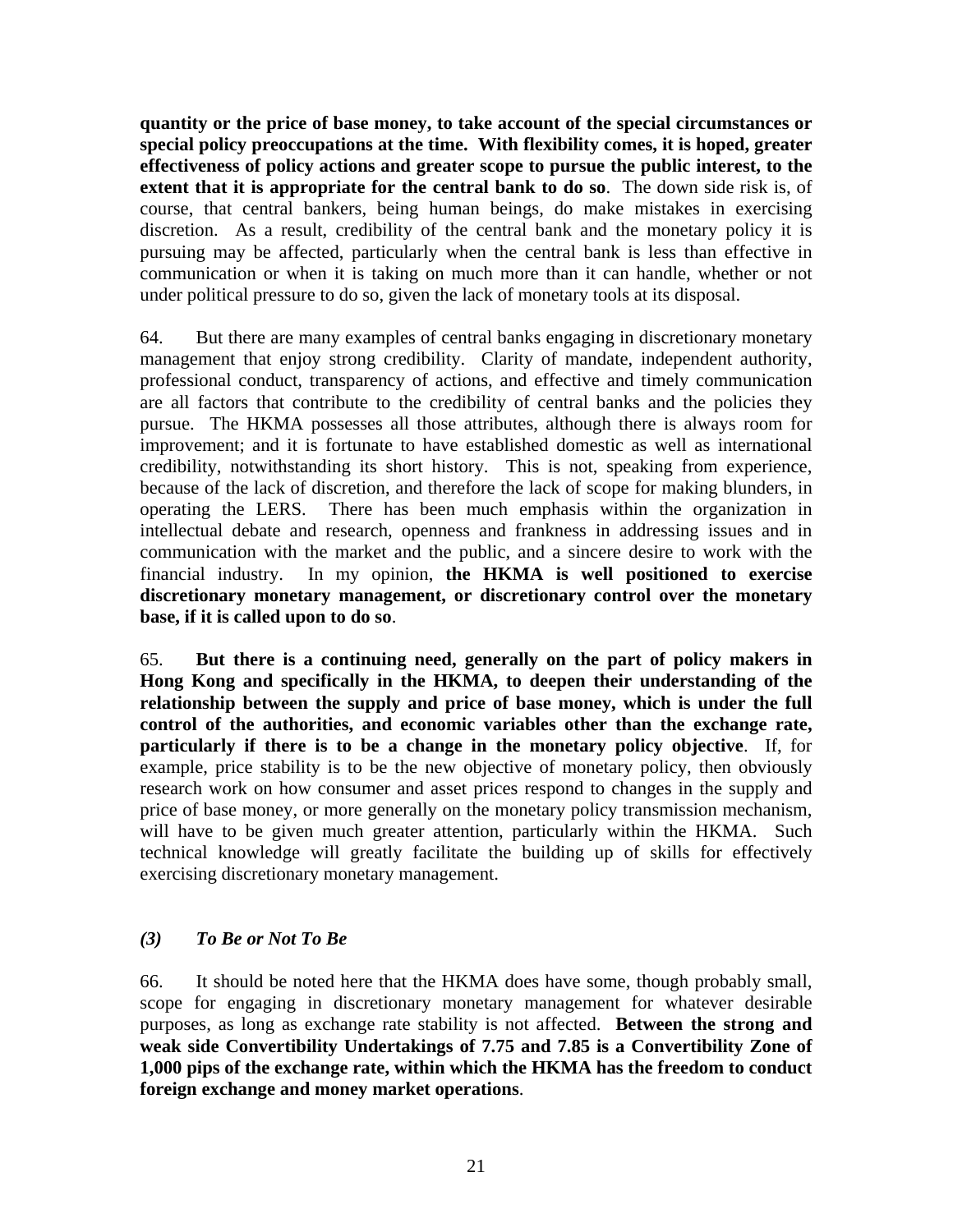67. There is, of course, **doubt on whether discretionary monetary management within such a narrow Convertibility Zone can produce meaningful results**. The purists in monetary economics are likely to argue that the money market effects of any discretionary action, taken for whatever purpose, would inevitably lead to the exchange rate hitting either of the two levels of the Convertibility Undertakings, generating involuntary exchange transactions at the HKMA that have money market effects that offset those arising from the discretionary actions. Given also that there is always the risk of such action being misunderstood as a prelude to abandoning the LERS, they would argue further that the HKMA would be ill advised to get involved in discretionary monetary management, however tightly it is circumscribed.

68. On the other hand, **empirical evidence does not suggest that the theoretical relationship between the exchange rate and money market conditions always holds**. Indeed, there have been sustained periods in which the relationship between the exchange rate and the interest rate differential between the Hong Kong dollar and the US dollar was anomalous within the Convertibility Zone, for example, an interest rate discount for the Hong Kong dollar against the US dollar coinciding with the exchange rate being on the strong side of 7.80. There have also been periods in which the theoretical inverse relationship between the size of the Aggregate Balance and the levels of inter-bank interests broke down. This suggests perhaps a need for the HKMA to act to counter the anomalies, if only for the purpose of making sure that the LERS is operating smoothly.

69. But there was **no firm conclusion as to whether or not the small room for exercising discretion should be explored or experimented**, although there have been ad hoc attempts by the HKMA to conduct discretionary money market operations to reduce the Aggregate Balance substantially through the issue of additional Exchange Fund paper. The purpose, if I remember correctly, was to lessen the likely impact and smooth out the likely exchange rate and money market effects of the eventual reversal of capital inflow, which has yet to materialize. But I must confess a secret thought that did come across my mind when the matter was discussed internally, a thought that I did not share with my colleagues at the time, and this is **the possible, undesirable effects of the very large Aggregate Balance on credit creation, inflation and eventually on exchange rate stability**. There was also, by extension, the secret thought of the introduction of reserve requirements to limit the credit creation potential of the Aggregate Balance.

70. Being public sector institutions serving the public interest, central banks are often called upon, particularly in difficult times when the community is in pain, to exercise whatever privileged influence they have on money so as to help, for example, in stimulating economic growth and employment, or in the maintenance of financial stability; although these desirable objectives may not be explicitly included in, or can only be justified by very liberal interpretations of, their legal mandates. This became quite obvious in the ongoing financial crisis originating in the developed markets, where central banking mandates are well established, characterized by clarity and focus. **There has therefore recently been a noticeable shift of support, when considering central**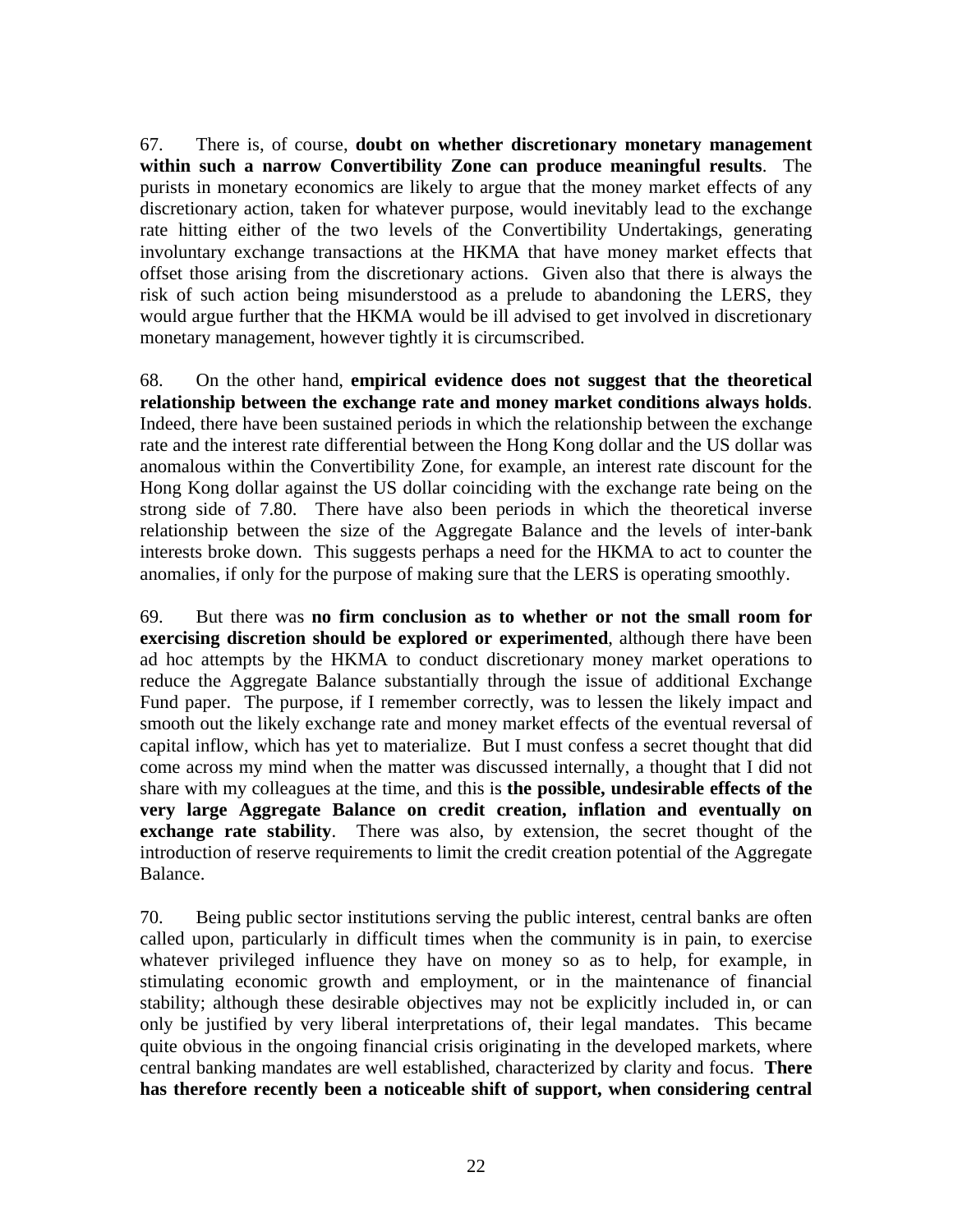**banking mandates, from defining a clear, single monetary policy objective to considering multiple objectives, with relative emphasis among them reflecting prevailing economic circumstances**. On the Mainland, for example, where increasingly it is accepted, and articulated repeatedly in statements from the People's Bank of China, that monetary policy aims to maintain currency stability, promote economic growth, promote employment and achieve external balance. This is notwithstanding the rather more restrictive mandate articulated in Article 3 of the People's Bank of China Law, which says that "monetary policy objective is to maintain stability in the value of the currency and, through this, to promote economic growth". Central banks in the developed markets have also, in recent years in helping the community to cope with the financial crisis, been exercising their authority over money much more imaginatively and flexibly to achieve macroeconomic objectives that are considered in the public interest.

71. **Whether or not there is meaningful scope for the HKMA in monetary policy to serve the public interest better is a matter that perhaps needs to be addressed by those concerned, if only to confirm that it currently does not exist, notwithstanding the privileged central banking authority it now possesses over money**. It takes courage, particularly in the current political environment of Hong Kong, for any public officer with responsibility over this to admit that there is a need to move on, and even more courageously to act on it, given the much easier alternative to insist on the maintenance of the status quo, a matter to be discussed further in the section on political considerations. What needs to be pointed out in this technical section are the many possibilities for creating that meaningful scope through, for example, significantly widening the Convertibility Zone, and/or having it move in a particular direction along with time, kind of like the Singaporean system where the Monetary Authority of Singapore periodically determines the centre, the slope and the width of the band of the exchange rate of the Singaporean dollar against an undisclosed basket of currencies. The Convertibility Undertakings can also be replaced by an indicative band width to be maintained by discretionary exchange market intervention, or indeed be withdrawn altogether.

#### *(4) Control Mechanism*

72. **The mechanism for effective monetary control already exists at the HKMA. There are quantitative tools to alter the size of the Aggregate Balance, in other words, to change the supply of Hong Kong dollar liquidity**. The HKMA can buy and sell assets, or borrow and lend, and having the transactions settled through the clearing accounts that the banks maintain with it for the account of the Exchange Fund. Money market operations traditionally practised nowadays involve the central bank buying and selling of, or entering into repurchases and reverse repurchases agreements in, specified domestic assets, which are largely in the form of government debt. In Hong Kong, although there is no government debt, given the healthy state of the public finances, which do not require deficit financing, there is a large pool of Exchange Fund paper of various maturities built up since the early nineties to serve as the specified assets. They are, in fact, liabilities on the balance sheet of the Exchange Fund, and so there is no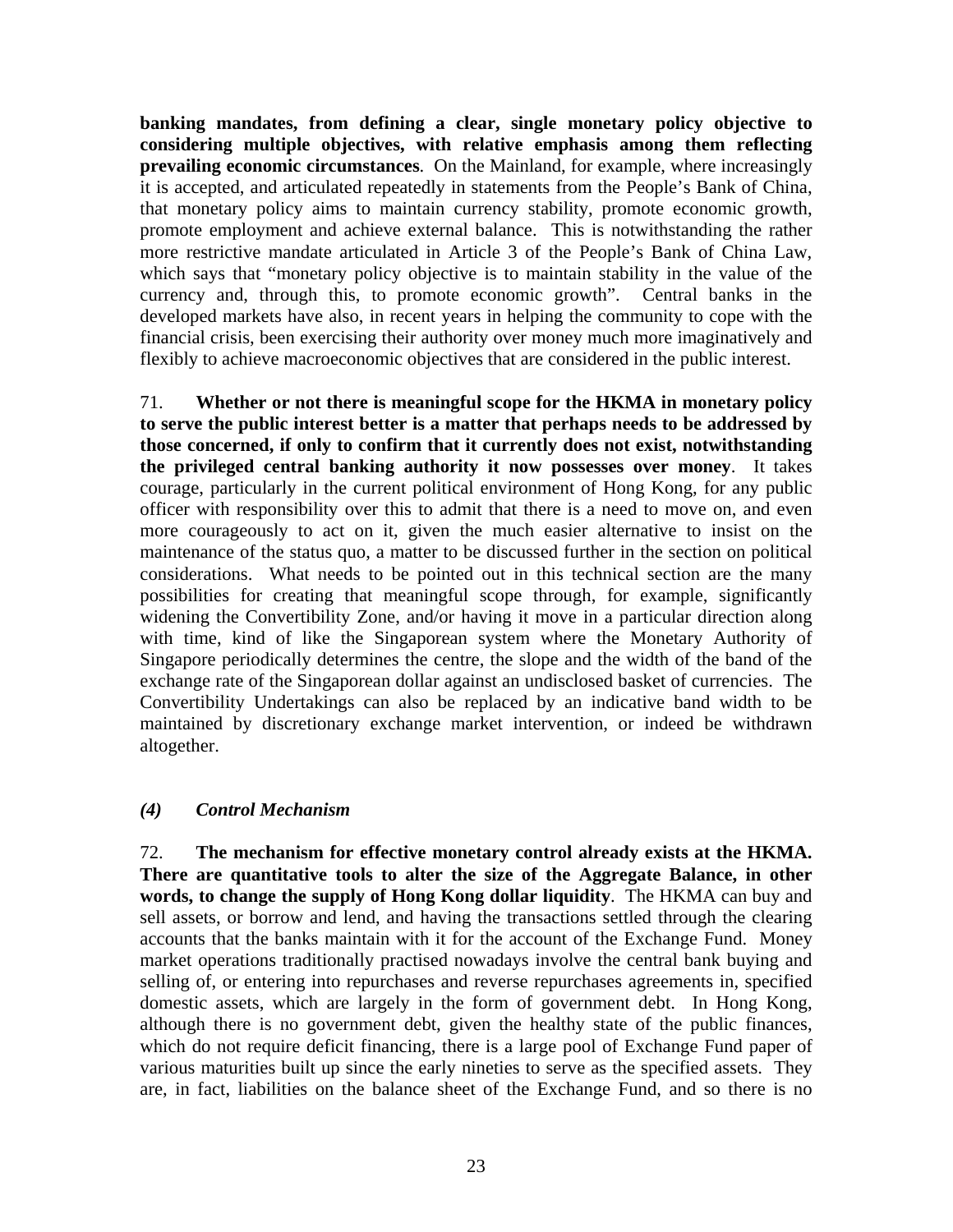question about the HKMA assuming unacceptable credit risks. There is also a very liquid market for such paper and the banks are already used to managing their liquidity through this market. For example, Exchange Fund paper is currently being used by banks for the automatic intraday repurchase arrangement, a feature of the Hong Kong dollar RTGS payment system, to facilitate smooth inter-bank payments during the day. It is also used for obtaining overnight liquidity from the HKMA through the discount window. The HKMA can, of course, buy and sell foreign assets as well to change the size of the Aggregate Balance.

73. There are also the established price tools in the form of the Base Rate for accessing the Discount Window and the penal premium over it to discourage excessive dependence on the HKMA for liquidity. The Base Rate is currently priced against the Fed Funds Target Rate in the United States, which is a necessary feature of the LERS, as Hong Kong dollar interest rates should largely track those for the US dollar with the exchange rate fixed. But these price tools can be independently determined by the HKMA, should this be considered appropriate under alternative monetary arrangements. For example, **it should be quite simple for the HKMA to determine a new Policy Rate, with reference to which money market operations would be conducted to target, so that the short term Hong Kong dollar inter-bank interest rates would not deviate significantly from it**. This Policy Rate would serve the functions of the Fed Funds Target Rate or the policy rates in other jurisdictions in which discretionary monetary management is practised. The Base Rate or the discount rate should then be priced against the Policy Rate.

74. Whether or not there should be reserve requirement in Hong Kong is a matter for consideration, having regard to whatever alternative monetary policy objective(s) determined. If and when such a need is identified and implemented, for example to exert influence over domestic credit creation, then **another new price tool could be a Reserve Requirement Ratio**. There is, of course, the related question as to whether required reserves are to be remunerated, noting that currently the Aggregate Balance does not attract any interest from the Exchange Fund. Again, this depends on the nature of the alternative monetary policy objective(s) determined. If bank reserves are to be remunerated, then there would be **two related, additional price tools for monetary policy – the interest rates paid by HKMA to banks on required reserves and excess reserves**.

75. Determining the strategies for discretionary monetary management is a delicate task. The professional discharge of this important task contributes much to the credibility of monetary policy. The usual central banking practice is for there to be a Monetary Policy Committee with experts from the central bank and from the private sector, functioning transparently, chaired by the governor of the central bank and served by both the research and market departments of the central bank. Almost by design, **the Currency Board Sub-Committee of the Exchange Fund Advisory Committee at the HKMA, now chaired by the Chief Executive of the HKMA can rather conveniently be transformed into such a Monetary Policy Committee**. The minutes of the Monetary Policy Committee should be published, as is now the case for the minutes of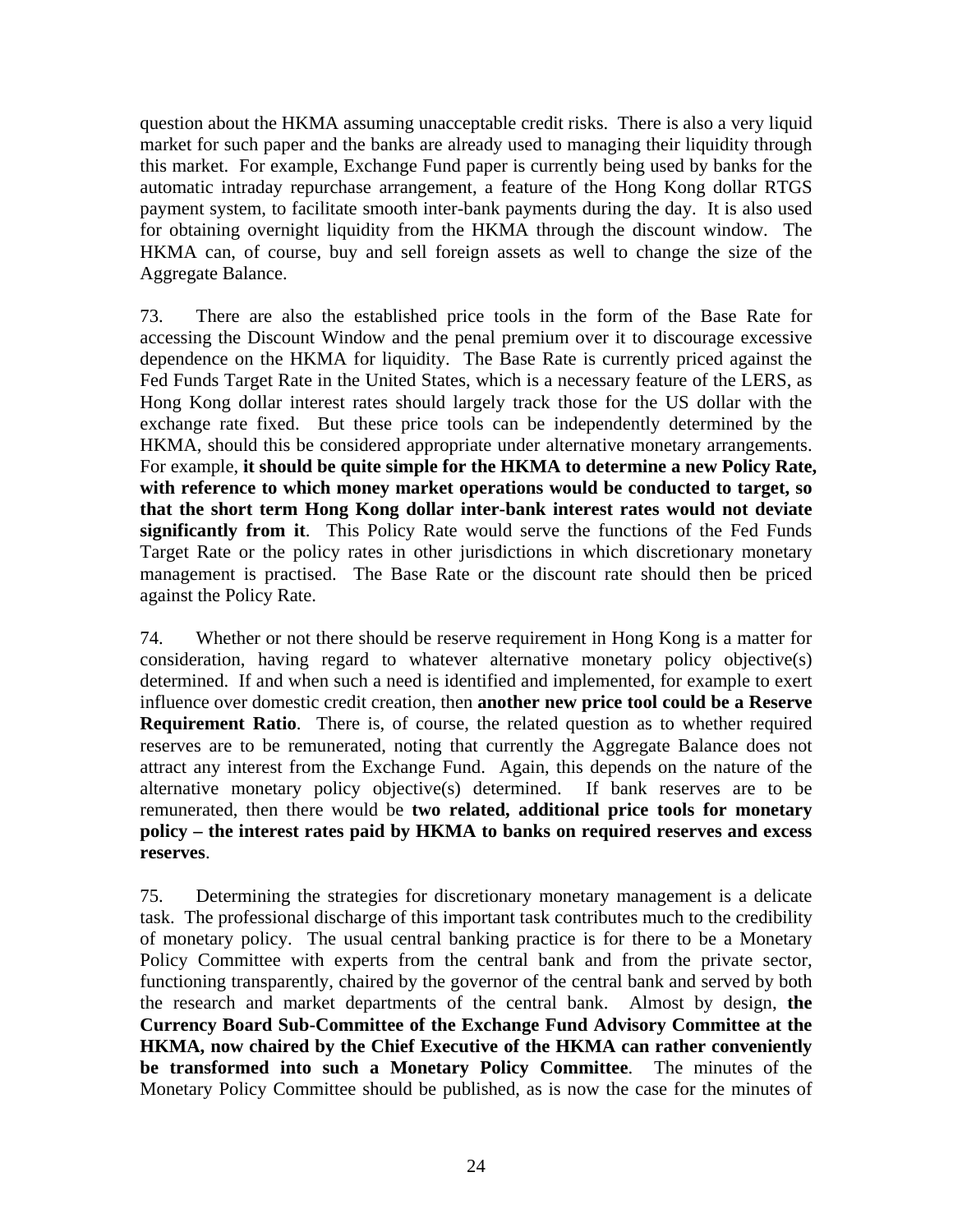the Currency Board Sub-Committee; and this should all be part of an overall communication strategy.

#### *(5) Loose End*

76. There is a loose end in Hong Kong's monetary system that needs to be tidied up, whether or not the LERS is to be retained. This concerns the **different convertibility arrangements for the different elements of the monetary base**. For the Aggregate Balance, the most important element, there are the formal Convertibility Undertakings, with the HKMA committed to buy US dollars at 7.75 and sell US dollars at 7.85. These were put in place in steps, starting in May 2005, as part of the three measures to strengthen the LERS in anticipation of the introduction of exchange rate flexibility to the renminbi, which occurred two months later in July 2005. For the Certificates of Indebtedness, the convertibility arrangement was in place right from the beginning when the LERS was established on 17 October 1983, specifying that they are to be issued and redeemed against US dollars at the fixed exchange rate of 7.80. For the \$10 currency note and variously denominated circulation coins and commemorative coins issued and redeemed by the HKMA through the Note Issuing Banks, there are no formal convertibility arrangements in place. When they are issued and redeemed, the clearing balance of the Note Issuing Banks are debited and credited respectively the equivalent Hong Kong dollar value. In effect, as they are transferrable into and out of the Aggregate Balance, they in practice enjoy the same Convertibility Undertakings as the Aggregate Balance. For the pool of Exchange Fund paper, the HKMA maintains US dollar assets enough to back it 100% at the exchange rate of 7.80, but they are operationally issued to and redeemed from the banks against Hong Kong dollar balances in their clearing accounts through, again, the HKMA debiting and crediting the equivalent Hong Kong dollar value. So, Exchange Fund paper in practice also enjoys the same Convertibility Undertakings applicable to the Aggregate Balance.

77. **Ideally, all elements of the monetary base should be subject to the same convertibility arrangements**. In terms of the maintenance of exchange rate stability, the most important ones are the Convertibility Undertakings for the Aggregate Balance, because that is where the large foreign exchange transactions are settled. When the single exchange rate at 7.80 that applies to the issue and redemption of Certificates of Indebtedness was introduced in October 1983, the Aggregate Balance, the crucial element of the monetary base, did not exist. **This difference in the convertibility arrangements, however, creates opportunities for profit or loss on the part of the Note Issuing Banks that is not shared by other banks**. If additional bank notes are issued at a time when the exchange rate is stronger (weaker) than 7.80, the Note Issuing Banks make a profit (loss) in the form of the exchange rate differential. As other banks obtain and return bank notes from and to the Note Issuing Banks against Hong Kong dollar value, they are not in a position of making similar profits or losses. As over time the demand for bank notes in circulation rises, the difference in convertibility arrangements provide a significant incentive for the Note Issuing Banks to keep the exchange rate on the strong side of 7.80. That incentive is greater ahead of the seasons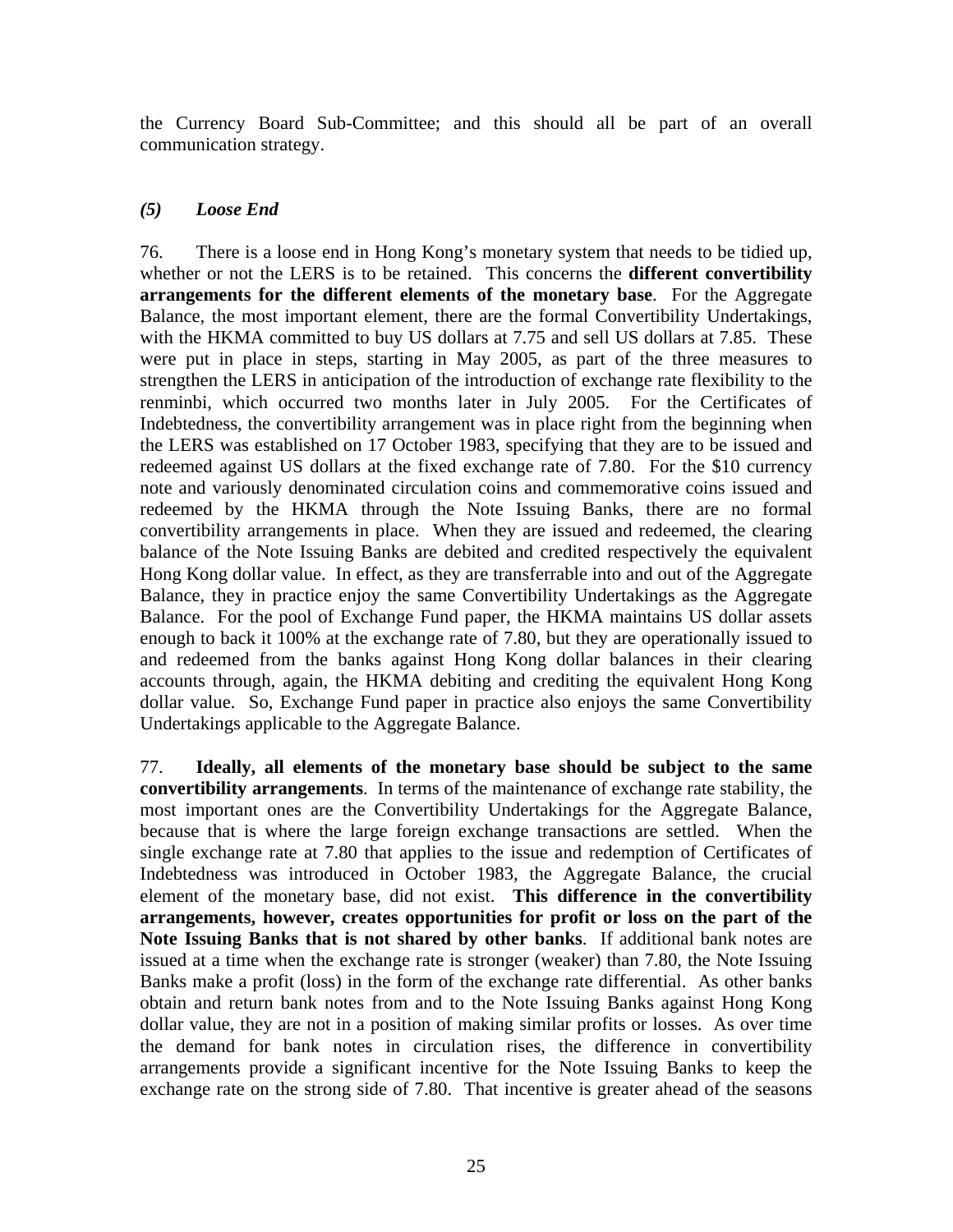for the issue of large amounts of additional bank notes, notably the Lunar New Year. I should add, however, that there is no conclusive evidence that the Note Issuing Banks have been behaving in such a manner, although for quite a long time now, the exchange rate has been persistently on the strong side of 7.80. Any such profits made by the Note Issuing Banks would in fact be book losses incurred by the HKMA for the account of the Exchange Fund, in that it takes on US dollar assets that are worth less Hong Kong dollars than the corresponding liabilities in the form of the Certificates of Indebtedness at Hong Kong dollar face value.

78. **This anomaly can very simply be removed by changing the practice of issuing and redeeming Certificates of Indebtedness. Instead of against US dollars at the fixed exchange rate of 7.80, they should be issued and redeemed against Hong Kong dollar value by the HKMA debiting and crediting respectively the Hong Kong dollar balances of the Note Issuing Banks. There will then be just one set of Convertibility Undertakings that applies to the Aggregate Balance, but since all other elements of the monetary base are transferrable with the Aggregate Balance, the whole of the monetary base is, in effect, subject to the same convertibility arrangements**.

79. But I would not underestimate the possibly adverse psychological effect of such a change, although it is nothing more than a psychological effect that can be minimized through clear explanation. The 7.80 exchange rate for the issue and redemption of Certificates of Indebtedness has been there from the beginning, giving the clear impression that Hong Kong dollar bank notes are 100% backed by US dollars held at the Exchange Fund at the fixed exchange rate of 7.80. This will in effect continue to be the case after the change, and this will have to be emphasized, but technically the applicable exchange rate would become the market exchange rate, which, through the Convertibility Undertakings, will be kept at between 7.75 and 7.85. **In terms of delivering exchange rate stability through currency board arrangements, the tidying up makes no technical difference at all**. But it is also possible that the tidying up may be interpreted as a prelude to abandoning the LERS. Any change, however technical, will have that connotation. **But this change is a must if meaningful discretionary monetary management is to be introduced**.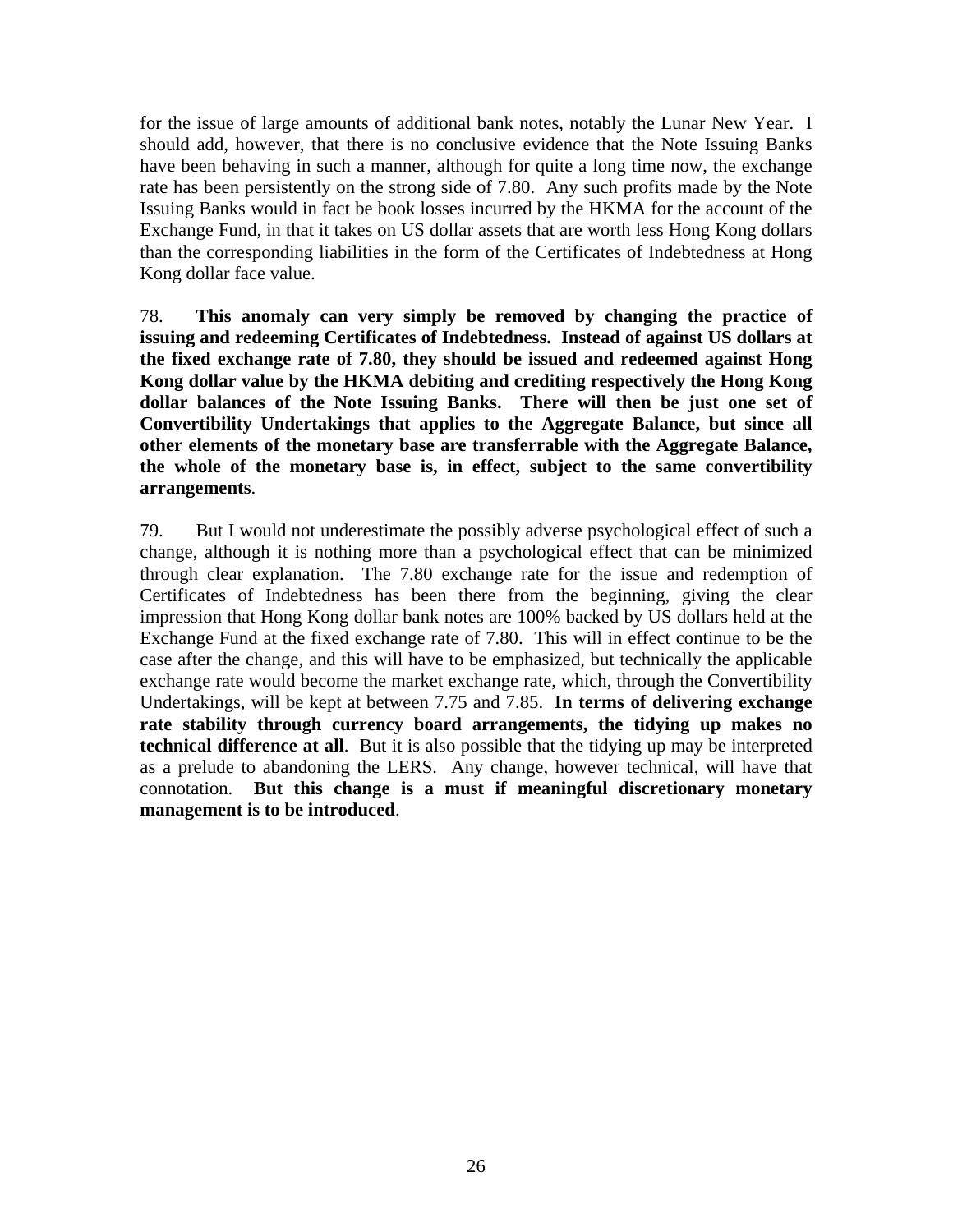#### **VI. The Political Considerations**

80. I am not a politician and I still do not know whether I should count this as a blessing. Over the years, watching the politically minded close up on how they behave, I have developed an allergy towards politics. Yet I am realistic enough to appreciate that political considerations matter, even in such technical subjects like shaping the monetary system or determining and operating monetary policy. With trepidation, I therefore attempt to address them here, in the hope that doing so would enhance the comprehensiveness of this technical paper. But there is a possibility, I must point out, that my political allergy might have compromised the objectivity of this section. So I shall at least try to be brief.

### *(1) Decision Making*

81. As analyzed earlier in this paper, the existing legal framework seems, to me, to allow the types of modifications to Hong Kong's monetary system described in this paper to be made, should any of them be considered appropriate, without the need to introduce legislative amendments. This important point, of course, needs confirmation by lawyers. If, indeed, my interpretation of the legal position is correct, then clearly **the authority to make decisions on the future of the monetary system of Hong Kong is the Financial Secretary, exercising the powers given to him in the Exchange Fund Ordinance**.

82. The letter exchanged between the Financial Secretary and the Monetary Authority on 25 June 2003 articulated this position on record, as follows: "**the Financial Secretary shall be responsible for determining the monetary policy objective and the structure of the monetary system of Hong Kong. The Monetary Authority shall on his own be responsible for achieving the monetary policy objective, including determining the strategy, instrument and operational means for doing so, and for maintaining the stability and integrity of the monetary system of Hong Kong**". In a related statement issued on 27 June 2003 by the Chief Executive of the Hong Kong Special Administrative Region concerning "Responsibilities of the Financial Secretary and the Secretary for Financial Services and the Treasury", there is also clear confirmation of this position.

83. In exercising his powers of control over the Exchange Fund, the Financial Secretary has to consult **the Exchange Fund Advisory Committee**, established under Section 3(1) of the Ordinance. As the operation of the monetary system of Hong Kong involves arrangements between the banks and the HKMA and transactions for the account of the Exchange Fund, proposals for changing the monetary policy objective or to the structure of the monetary system are subject to consultation with the Exchange Fund Advisory Committee. The Financial Secretary will obviously listen to the professional views of **the Monetary Authority**, appointed by him under Section 5A of the Ordinance to assist him in the performance of his functions under the Ordinance, among other things. In any case, the Monetary Authority is a member of the Exchange Fund Advisory Committee.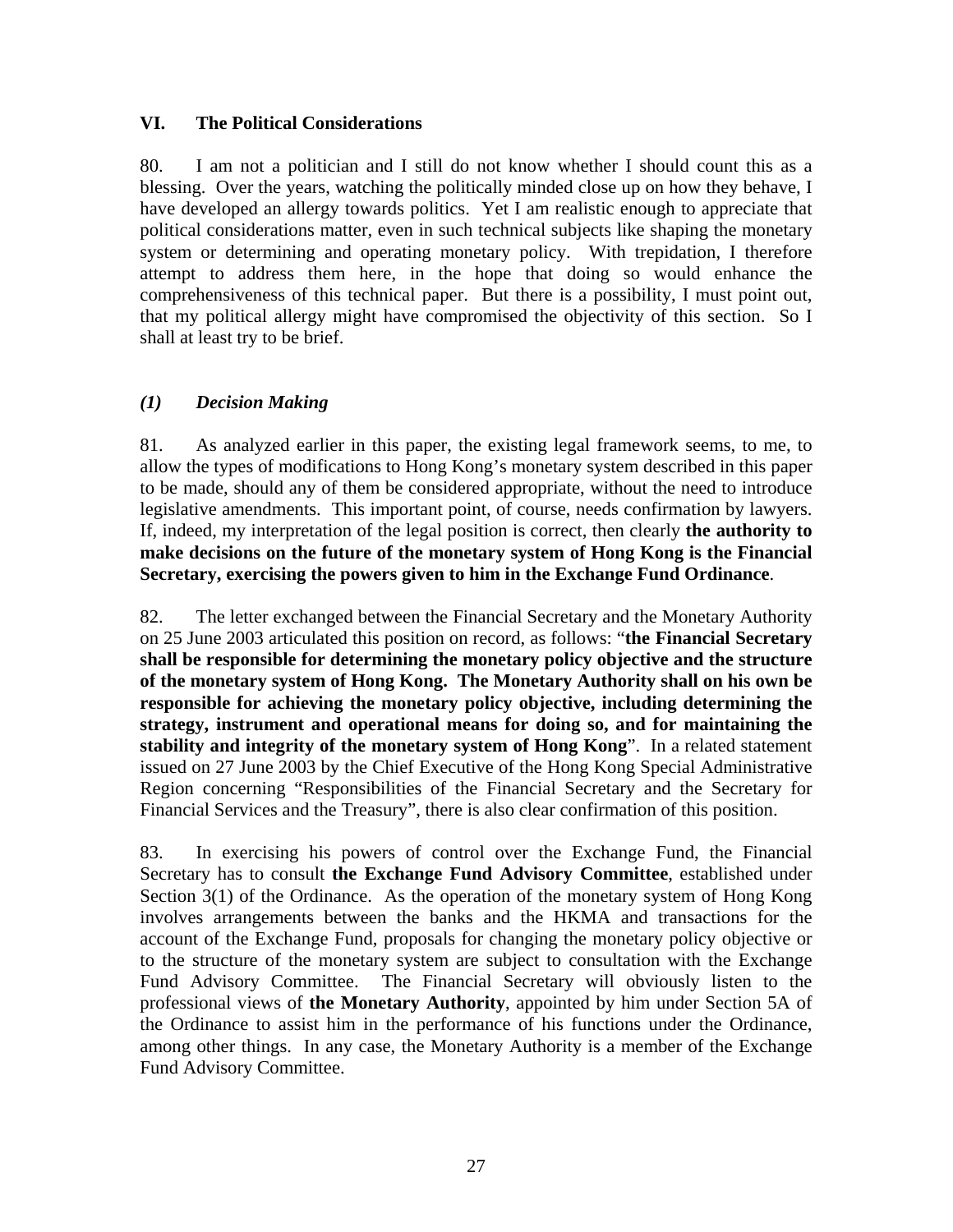84. Given the professional orientation of the HKMA, deliberately built up over the years through the setting up of the HKMA itself very much with that in mind, staffing it largely with professionals and providing the resources to undertake the necessary research and retain expertise there, and the rather more political orientation of the post of the Financial Secretary, initiatives for monetary reform will likely come from the HKMA. This would be in the form of **proposals from the Monetary Authority put to the Exchange Fund Advisory Committee with the consent of the Chairman of the Committee, the Financial Secretary**. This was the case in the past, when I was Chief Executive of the HKMA (the Monetary Authority as defined in the Exchange Fund Ordinance) from April 1993 to September 2009. But this depends very much on the personalities involved (principally the Financial Secretary and the Monetary Authority) and the chemistry of their relationship. It is, of course, **entirely proper for the Financial Secretary to form his own ideas on the monetary system and initiate discussions at the Exchange Fund Advisory Committee**.

85. But it would be unrealistic to conclude that the Financial Secretary and the Monetary Authority could between themselves determine the future of the monetary system of Hong Kong. The matter is of such importance to Hong Kong that any **Financial Secretary would seek guidance from the Chief Executive of the Hong Kong Special Administrative Region, who in turn would probably seek advice from the Executive Council and from Beijing**, given the implications for the stability and prosperity of Hong Kong, notwithstanding the clear autonomy in monetary affairs laid down in Article 110 of the Basic Law. Again, this depends very much on the mentality of the individuals concerned, but I would think that the probabilities of the Financial Secretary taking matters in his own hands as extremely low and the Chief Executive not consulting or informing Beijing as very low. And all consultations will need to be conducted confidentially, given that the subject is highly market sensitive.

86. **Thus there is a (larger than desirable) number of political dimensions from which the subject matter would be looked at, if ever there is a proposal for significant modifications or fundamental change**. However, one can safely assume that all concerned would have the public interest of Hong Kong prominently in their minds when addressing such a proposal, although there may be other considerations to take account of in each dimension. Hopefully, these other considerations would not be allowed to override the public interest of Hong Kong, but one can never be sure. And there will inevitably be differences of opinion, reflecting different assessments of the pros and cons involved, as seen from different perspectives. **More often than not, regrettably, without the pressures of a crisis that is either looming large or already ongoing, significant differences of opinion not resolved would result in the status quo being maintained. Reform of the monetary system in peaceful time takes leadership, foresight, courage and effective persuasion**.

87. There is also the close correlation between the downside risk of important policy changes going wrong by varying degrees on the one hand and the extent of damage to the political future of the responsible policy makers on the other. This, regrettably, is a political reality that has an increasingly strong bearing on public policy decision making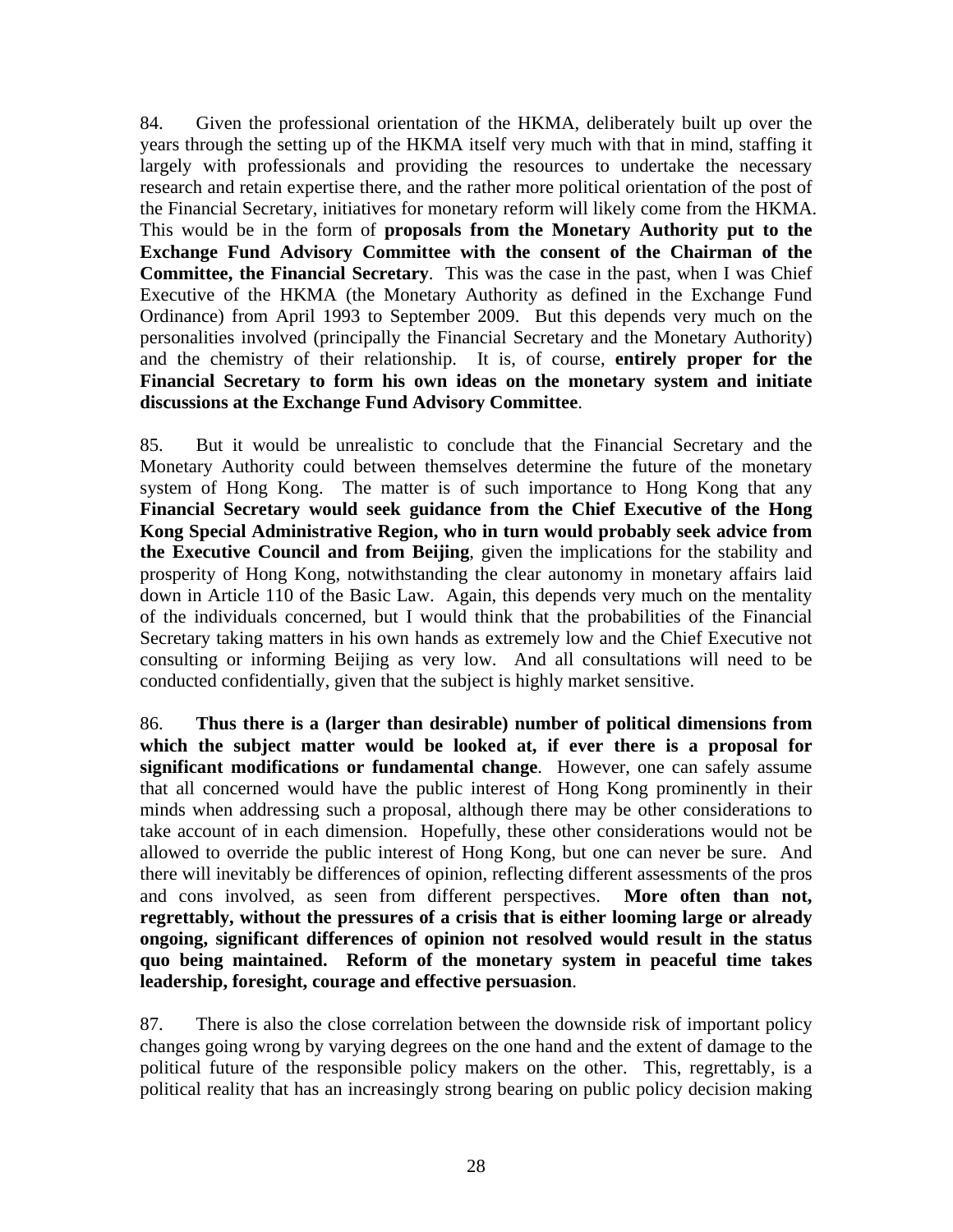in Hong Kong – very much a reflection of the peculiar political environment of Hong Kong. I doubt very much, for example, whether the introduction of the "Accounting Arrangements" in 1988 and the intervention in the stock market in 1998 would be undertaken in the political environment of today, other things being equal. It is entirely understandable, therefore, that, in the current political environment, **the best option to some (personally) may be to avoid making (personally) risky decisions by conveniently arguing for the maintenance of the status quo**, given its sterling track record. But I much prefer that such a conclusion, or indeed any other conclusion on the future of the monetary system of Hong Kong, is the result of informed discussion instead.

88. I do not know whether there is such informed discussion going on in respect of the future of the monetary system of Hong Kong, and, if so, where it is taking place. I encourage it and obviously happy to offer my views, as I do now through the publication of this paper. **It is, of course, not easy to come to any authoritative conclusion, generally on whether there is meaningful scope for the monetary system to serve the public interest better and specifically the changes necessary to create that scope and how to exploit it.** To some, there is no urgency in these matters, given the lack of evidence on the risks of maintaining the status quo and the unknown risks of change, however minor the change may be. To others, prevention is always better than cure, if indeed there is concern over the long term sustainability of the existing system. I certainly hope that there is no lack of leadership, foresight, courage and power of persuasion, supported by professional expertise, in the Hong Kong Special Administrative Region Government, old or new, to tackle difficult monetary issues in the public interest, no matter how technical and sensitive they may be.

#### *(2) Fiscal and Monetary Discipline*

89. I should also point out two crucial determinants on the sustainability of any monetary system, in the light of international experience. For an economy as externally oriented and free as Hong Kong, these determinants are of much greater significance than in other jurisdictions, requiring much greater care. First is the political willingness to pursue prudent macroeconomic policies, in particular to observe fiscal discipline. Frankly, I have worries here. While the monetary system of the United States can survive a deficit to GDP ratio of 10% and a debt to GDP ratio of 100% (although there is now serious doubt in the case of the euro zone), much lower corresponding numbers would be death warrants for the monetary system of Hong Kong. Let me stick my neck out further to drive home the point. Democracy ( $\chi$  $\pm$ ), public opinion ( $\chi$  $\pm$ ) and public standing (民望) are all very important to effective governance and are political attributes that politicians and even public officers crave for. And I applaud those who can achieve high scores in these attributes. But these attributes, when expressed in Chinese, are all just one word away from, or 50% into, populism (民粹). **I hope Hong Kong does not go down that slippery slope towards large government, persistent budget deficits, heavy public debt, financial meltdown and monetary crisis.**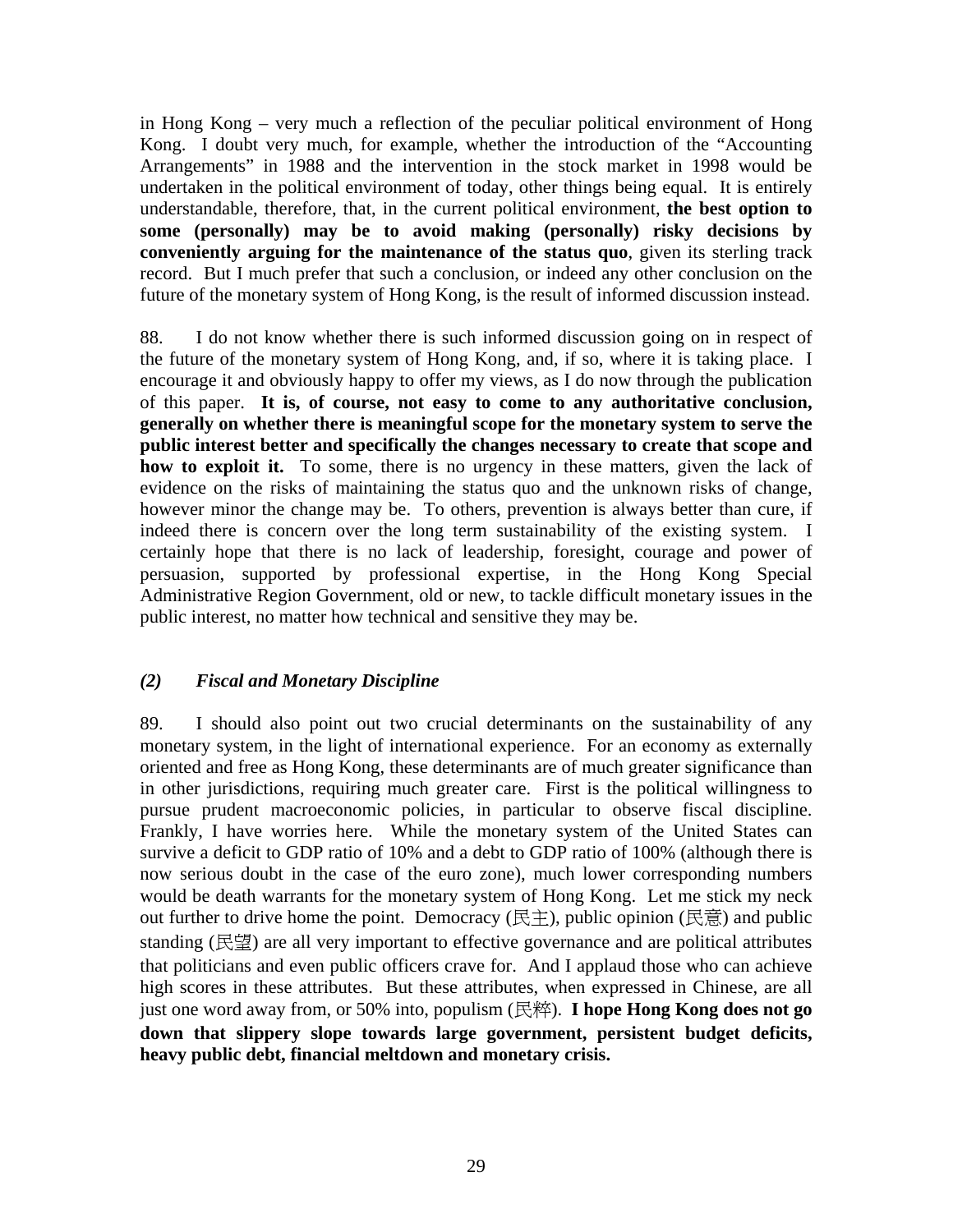90. At a time when the government is running a substantial budget surplus and holding a large amount of fiscal reserves, these worries seem unjustified. But the highly externally oriented nature of Hong Kong is such that our economic fortunes can turn very quickly. **The structure of the public finances of Hong Kong also now suffers from the lack of a theoretically sound foundation** that lays down requirements or guidelines, for example, to limit the vulnerability of the general revenue to volatility in macroeconomic performance or to ensure that there is a surplus in the recurrent account large enough to cover a significant part of capital expenditure, in view of the unreliable nature of capital revenue. Instead, we have the rather worrying practice of unprincipled frittering away of tax payers money that could otherwise be spent more productively elsewhere or not collected in the first place, through lowering tax rates rather than granting one-off concessions year after year. The practice also raised unreasonable expectations of those who benefited for a year or two and, with the encouragement of politicians, demanded ever increasing amounts. The lack of a theoretical foundation for our public finances has also made it difficult for our fiscal authorities to hold their grounds on whatever well intended budgetary proposals when challenged, further damaging their credibility.

91. Consequently, there have been suggestions for imposing stricter discipline on the public finances of Hong Kong through quantifying the requirement in Article 107 of the Basic Law for the Hong Kong Special Administrative Region to "follow the principle of keeping expenditures within the limits of revenues in drawing up its budget" and defining how to "keep the budget commensurate with the growth rate of its gross domestic product", and have these enshrined in law, for example, in the Public Finance Ordinance. **This seems worth pursuing, as a risk management measure to prevent the unfavorable political environment from further eroding fiscal prudence. Furthermore, if there is to be a move from a rule-based to a discretion-based monetary system in order better to serve the public interest, which could be (erroneously) seen as involving an erosion of monetary discipline, stricter fiscal discipline will help the establishment of credibility and confidence.** 

#### *(3) Independence for the HKMA*

92. **The second determinant crucial to the sustainability of a monetary system encompasses the credibility, professionalism and independence of the HKMA.** This is the reason why I defended these attributes vehemently when I was in office; and I very much hope my successors will do the same and perhaps even more effectively, with the benefit of the administrative safeguards that have been put in place over the years. The Financial Secretary also needs to respect them and, in exercising his power of appointment over the senior staff at the HKMA, particularly the Monetary Authority, refrain from being influenced by political considerations or pressure. That is why he has committed himself to seeking advice from the Governance Sub-Committee of the Exchange Fund Advisory Committee, although it is still up to him to decide on whether or not to act in accordance with that advice.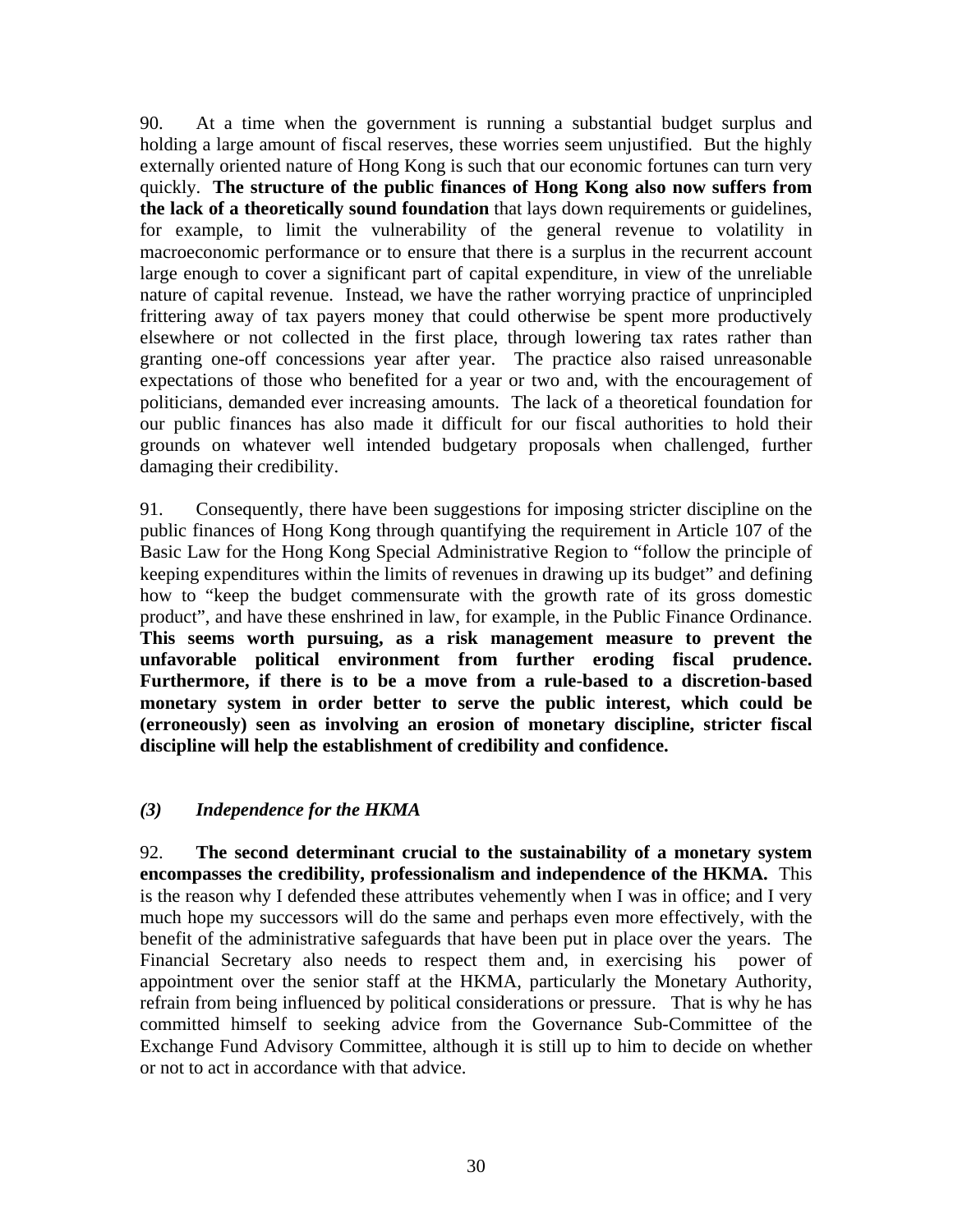93. The HKMA is also given operational independence in that "the Monetary Authority shall on his own be responsible for achieving the monetary policy objective …" Furthermore, the letter exchanged on 25 June 2003 specified that: "**if the Financial Secretary has chosen to override the Monetary Authority by giving him instructions, or has himself exercised those powers delegated to the Monetary Authority, the Financial Secretary shall disclose publicly why he has chosen to do so**, unless he considers, after consultation with the Monetary Authority, that such disclosure is prejudicial to the stability and integrity of the monetary and financial systems of Hong Kong. Such disclosure shall be made within three months of the giving of such instructions or the exercising of such powers delegated to the Monetary Authority".

94. There are always limitations to administrative safeguards, although, with a rulebased monetary system, what we now have in Hong Kong are adequate and my experience is that they have worked well since they were put in place in 2003. **The important questions here are, of course, whether or not there is a need for additional safeguards if the monetary system becomes one that involves discretionary monetary management and, if so, what form they should take.** I have little doubt that there will be strong temptation for political interference, for example, in the determination of interest rates by the HKMA if the monetary system were to involve discretionary monetary management, even though the letter exchanged in June 2003 gives independence to the HKMA in performing such a task. I shall not rehearse the well known downside risks of political interference in monetary management or the established practices in other jurisdictions to safeguard independence of their central banks. I shall just emphasize here the desirability of additional safeguards in Hong Kong if there is to be any shift into discretionary monetary management. In the fullness of time, a proper piece of legislation defining the mandate, governance and accountability of the HKMA may not be a bad idea.

### *(4) Psychology of "One Country, Two Currencies"*

95. There is something about how exchange rates are numerically expressed that I have long chosen not to believe in and simply dismiss as purely psychological, and this is **the notion that one currency is "bigger" than another if one unit of it can be exchanged for more than one unit of the other**. The exchange rates of sterling, the euro and a number of currencies are expressed in foreign exchange markets as the number of US dollars per unit of those currencies, but the exchange rates of most other currencies are expressed as the number of units of those currencies per US dollar. There does not seem to be any move towards standardization. Perhaps there is no need, given the ease of finding the reciprocal of any number. And the desire of individual jurisdictions for its currency to serve as the "numeraire" of world currencies, which carries the connotation of being the reserve currency of the world, is understandable. But, I thought, in the final analysis, it is the robustness of the economy that matters and not whether the number is bigger or small than one. By extension, therefore, I have also dismissed the notion that the people of the jurisdiction with the bigger currency can justifiably feel superior to the people of the jurisdiction with the smaller currency. In this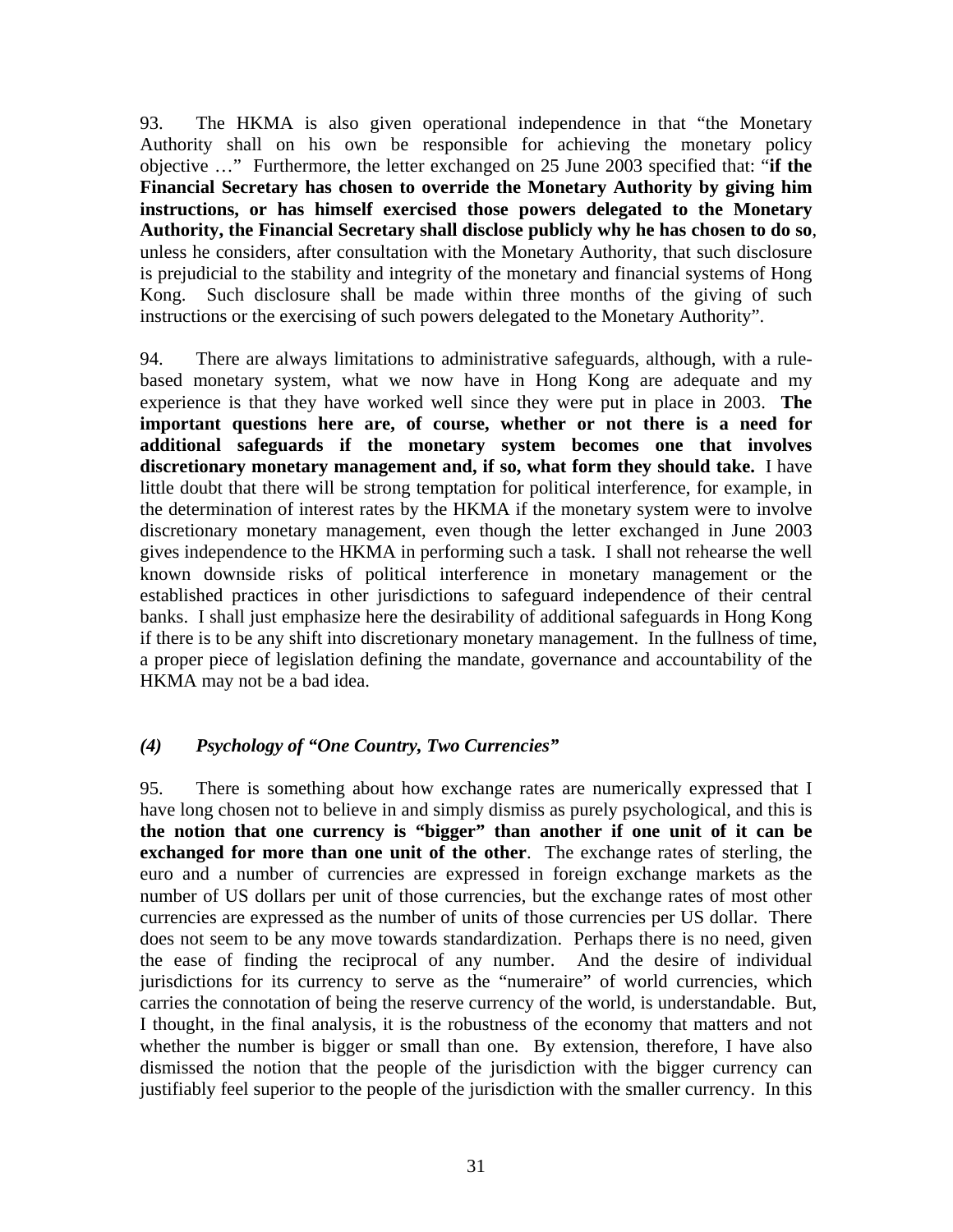connection, I have felt that the near slogan of the US Treasury that it pursues a strong dollar policy, given the large current account deficit that the US is running as somewhat meaningless.

96. Ever since the re-introduction of flexibility to the exchange rate of the renminbi in July 2005, and seeing the subsequent, almost continuous appreciation of the renminbi against the US dollar and therefore the Hong Kong dollar, I have been hearing interesting comments from the people of Hong Kong and our brethrens north of the border on what can be described as the "reversal of superiority". There was even a sense of despair among some of my Hong Kong friends, particularly those who make frequent spending trips up north, when the exchange rate of the renminbi against the Hong Kong dollar fell below one at the end of 2006. **There was growing concern about "the renminbi premium" getting bigger all the time, leading to Mainland people psychologically "belittling the value of Hong Kong people's money" and thus "eroding the respect of the Hong Kong people when they are on the Mainland".** As a rational person I do not quite share these views, but, having spent more time on the Mainland since retirement and come into contact more with the general public, I have come around to realizing the extent of the impact of the appreciating exchange rate of the renminbi against the Hong Kong dollar on the psychology of the people. This psychology, reinforced by the rise of Mainland consumerism that is being manifested in Hong Kong in ways that some have found irksome, may have, I fear, contributed to eroding somewhat the harmonious relationship between the people of Hong Kong and of the Mainland.

97. But I am not in a position to analyze the importance of this to the future of the monetary system of Hong Kong, other than to point out, to our political leaders, that **there may be significant added psychological value to the stabilization of the exchange rate between the renminbi and the Hong Kong dollar, not to mention a catching up in the number itself**.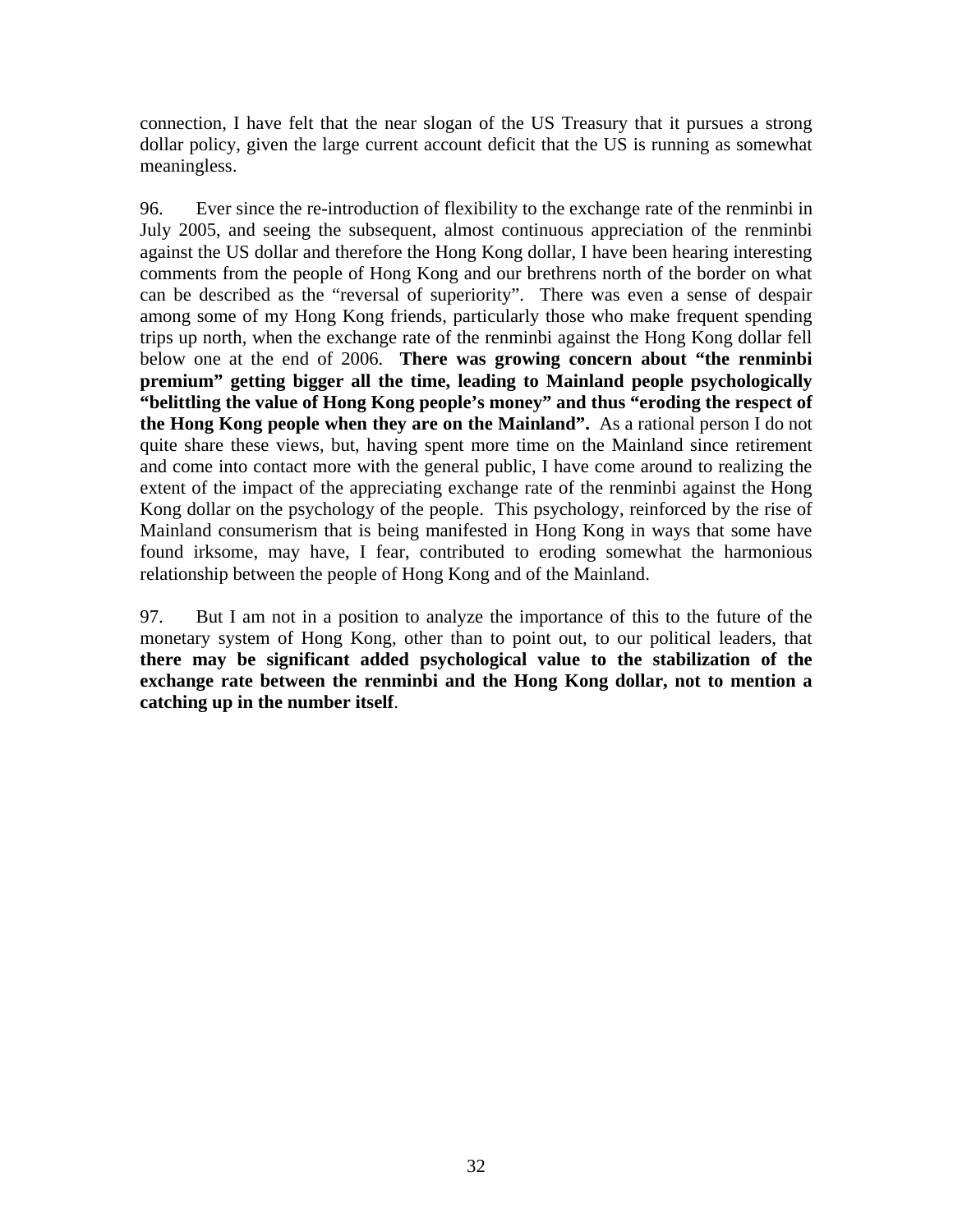### **VII. Conclusion**

98. The monetary system of Hong Kong, characterized by the Linked Exchange Rate System, has served Hong Kong well for almost thirty years. However, a fixed exchange rate cannot be an end in itself, although it can be an effective tool for achieving a monetary environment that serves well the public interest. With the changing external environment, the need to maintain the status of Hong Kong as an international financial centre in accordance with the requirement of the Basic Law and the changing aspirations of the people of Hong Kong, there is a need to address the questions as to whether the monetary system of Hong Kong, as currently structured, can continue to serve the public interest of Hong Kong in the best possible manner, and if not what modifications should be introduced so that it can.

99. Subject to confirmation by legal experts, the legal framework on which the monetary system is based, and monetary policy determined, allows the adoption of traditional central banking practices of exercising discretionary monetary management to achieve traditional monetary policy objectives. Monetary reform measures have also discreetly been introduced over the years to put the Hong Kong Monetary Authority in as effective a position as any central bank to control the supply and the price of the domestic monetary base – a technical capability essential to the exercising of discretionary monetary management. Supported by necessary monetary research on, for example, the policy transmission mechanism, safeguards on the independence of the Hong Kong Monetary Authority akin to those of central banks in other jurisdictions, and transparent arrangements for policy making and governance, the prospects of quickly establishing policy and institutional credibility are good.

100. Separately, the long term sustainability of the status of Hong Kong as an international financial centre and the continued maintenance of monetary and financial stability in Hong Kong require a monetary system that allows currency risks to be managed by overseas investors and fund raisers using the financial markets of Hong Kong through providing a financial infrastructure that allows transactions to be conducted in a currency of their choice. It is unrealistic to expect the monetary system of a jurisdiction with seven million people, if it keeps its domestic orientation, with the domestic currency continuing predominantly to perform the roles of money, to continue meaningfully as an international financial centre to serve the needs of international financial intermediation between a jurisdiction with 1.3 billion people and the rest of the world, and maintain monetary and financial stability at the same time.

101. Technically, whether or not fundamental changes are introduced to the monetary system of Hong Kong so that it serves better the public interest, it will be desirable, in any case, to unify the two different Convertibility Undertakings for the two elements of the monetary base, namely, the bank notes in circulation and the Aggregate Balance. And if the decision is taken to make room for discretionary monetary management and accept exchange rate flexibility, with well defined monetary policy objectives, the Convertibility Zone could be meaningfully widened (in one go or by steps) or simply removed, or be turned into a corridor for the exchange rate (against the US dollar or the